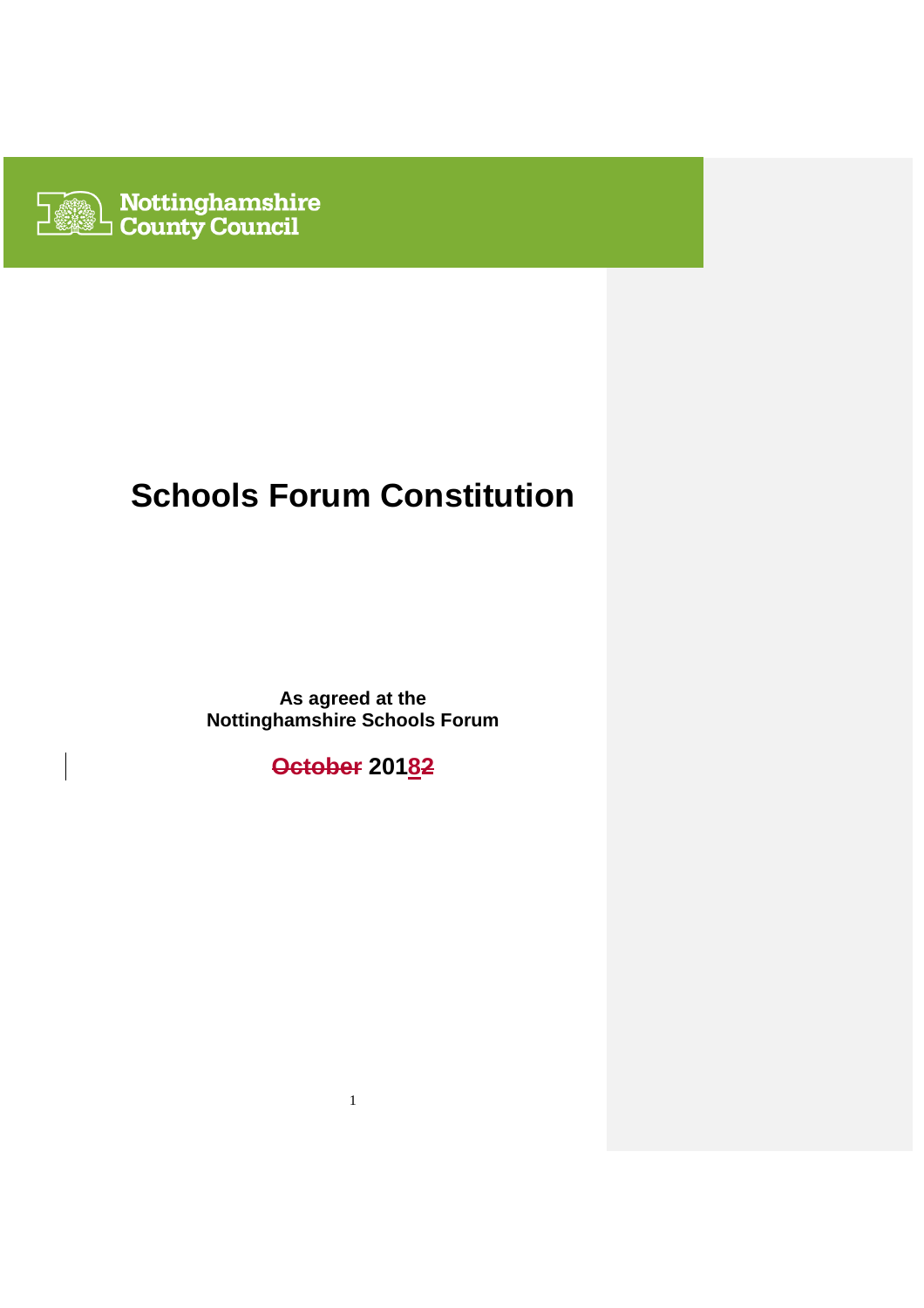### **Part 1 Summary and definitions**

#### 1. **The Legal Background**

Under Section 43 of the Education Act 2002, the Local Authority is required to establish a Schools Forum to represent the views of schools, and other organisations that are included by the Local Authority in the membership of the Forum, on the Authority's school budget. The Schools Forums (England) Regulations 2012 prescribe various matters relating to the establishment and functions of schools forums. The Schools Forums Operational and Good Practice Guidance 2017.

#### 2. **The Constitution**

The Constitution sets out how the Schools Forum will be conducted and the procedures that have to be followed to ensure that meetings are conducted in an efficient and transparent manner. The Constitution also reflects the current 'Schools Forums Operational and Good Practice Guidance 2017.

Some of these processes are required by the law, while others are a matter for the Schools Forum to choose.

The Constitution is divided into 7 articles which set out the basic rules governing the Schools Forum's business. More detailed procedures and codes of practice are provided in Parts 3 and 4 of this document.

# 3. **Who can change the Constitution?**

The Constitution will be continually reviewed by the Schools Forum. The Schools Forum can make changes it if it considers them to be necessary or if required by changes in legislation.

#### 4. **Definitions**

In this document:

| "the LA"            | means the Nottinghamshire Local Authority                                                                                                         |
|---------------------|---------------------------------------------------------------------------------------------------------------------------------------------------|
|                     | "The Schools Forum" means the Schools Forum for the Nottinghamshire LA                                                                            |
| "the Constitution"  | means the Constitution of the Schools Forum                                                                                                       |
| "the EFA"           | means the Education Funding Agency                                                                                                                |
| "the Relevant Body" | means a body (other than the EFA but including the<br>LA) which is identified by the LA as appropriate for<br>representation on the Schools Forum |

**Commented [LM1]:** Is the School Forum still agreeable to any Constitutional changes being agreed by the School Forum only? Should School Forum members lead consultation on discussions in their respective areas or networks?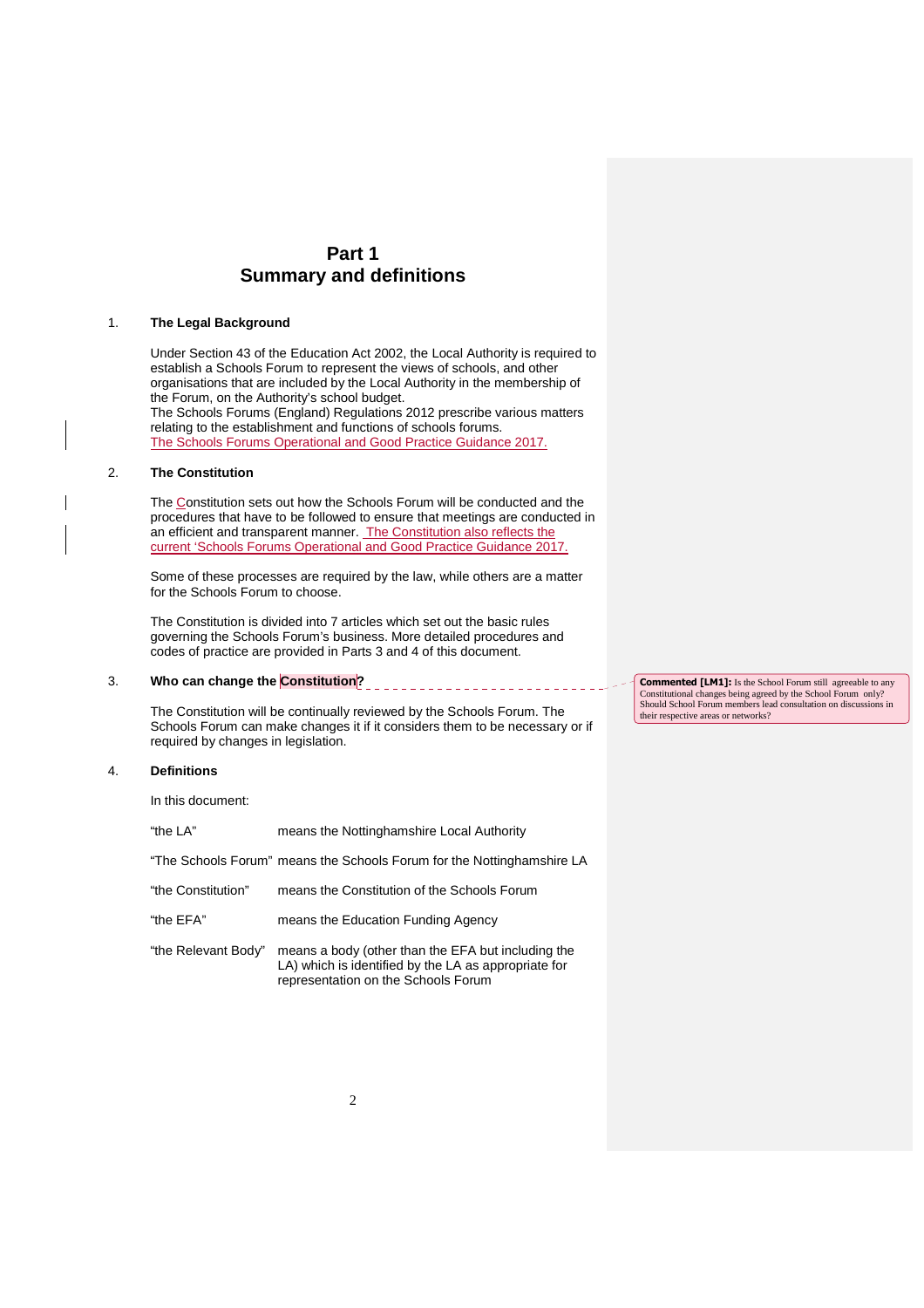### **Part 2**

### **Articles of the Constitution**

### **Article 1 - the Constitution**

#### 1.01 **Powers and Responsibilities of the Schools Forum**

The Schools Forum will exercise all its powers and duties in accordance with the law and this constitution. The Schools Forum is a consultative and advisory group and also has specific powers. The Schools Forum will exercise all its powers and duties in accordance with the law and this Constitution. The specific powers and responsibilities are contained in Annex 1 of the Constitution

#### 1.02 **Purpose of the Constitution**

The purpose of the Constitution is to:-

- (a) enable consultations on relevant educational matters to be undertaken efficiently and effectively;
- (b) enable decisions to be reached in relation to the specific powers granted to the Schools Forum,
- (c) create a powerful and effective means of consultation between the Local Authority and relevant partners.

#### 1.04 **Duty to monitor and review the Constitution**

The Schools Forum and LA will monitor and review the operation of the Constitution.

#### 1.05 **Approval of changes to the Constitution**

Changes to the Constitution will only be approved by the Schools Forum.

#### 1.06 **Suspension of the Constitution**

 $\overline{\phantom{a}}$ 

#### (a) **Limit to suspension.**

The articles of this Constitution may not be suspended. The rules specified below may be suspended by the Schools Forum to the extent permitted within those rules and the law.

#### (b) **Rules capable of suspension.**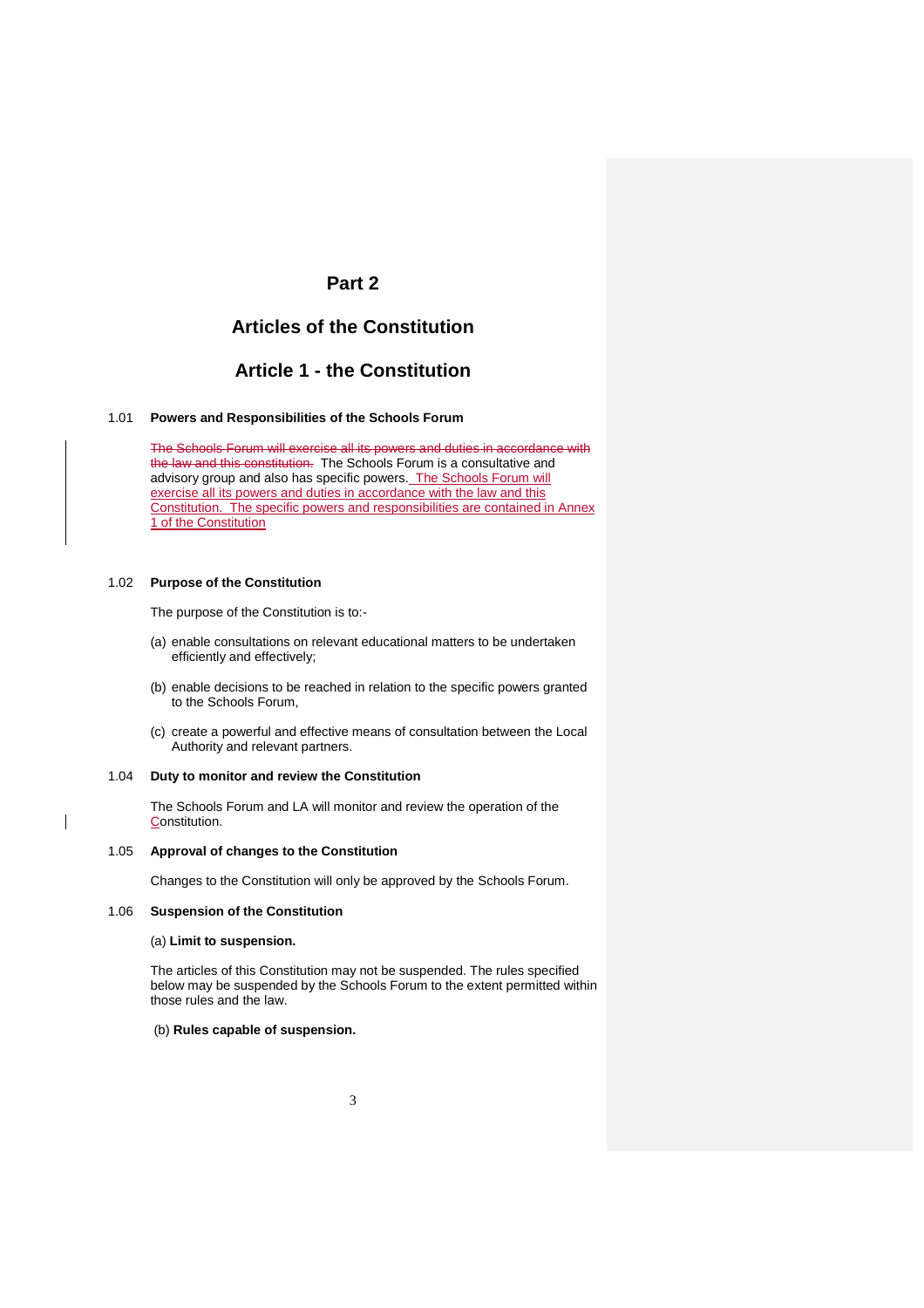Any rule may be suspended so far as regards any business at a meeting where its suspension is moved except for those rules governed by statutory requirements.

#### 1.07 **Publication**

- (a) The clerk to the Schools Forum will give a printed copy of this Constitution to each member of the Schools Forum free of charge.
- (b) Copies of the Constitution will be made available to the public on the Nottinghamshire Schools Forum website (www.nottinghamshire.gov.uk/schoolsforum)
- (d) The clerk will ensure that the Constitution is updated as necessary.

### **Article 2 - composition**

#### 2.01 **Schools and Academies membership**

School and academy membership should be broadly proportionate according to the pupil numbers in each category based on the pupil numbers in each category as at September 20182. Membership will be reviewed and updated as more conversions take place. Schools and academies members together must comprise at least two-thirds of the membership of the Forum.

- 1) The quorum for meetings of the Schools Forum is 40% of the current membership excluding vacancies.
- 2) The schools and academies members must be headteachers, members of the School's Senior Leadership team or governors. The numbers of each do not have to be equal;
- 3) They must represent maintained primary schools, maintained secondary schools and academies. The relative number representing each sector should take account of the relative numbers of pupils in each category;
- 4) There must be at least one schools member who is a representative of maintained secondary schools;
- 5) There must be at least one schools member who is a representative of special schools;
- 6) There must be at least one schools member who is a representative of a maintained Pupil Referral Unit; and
- 7) The schools and academies members represent schools and must be elected by their own representative group. Each group agrees its own election arrangements.
- 8) Schools members and Academies members must together comprise at least two thirds of the membership of the forum.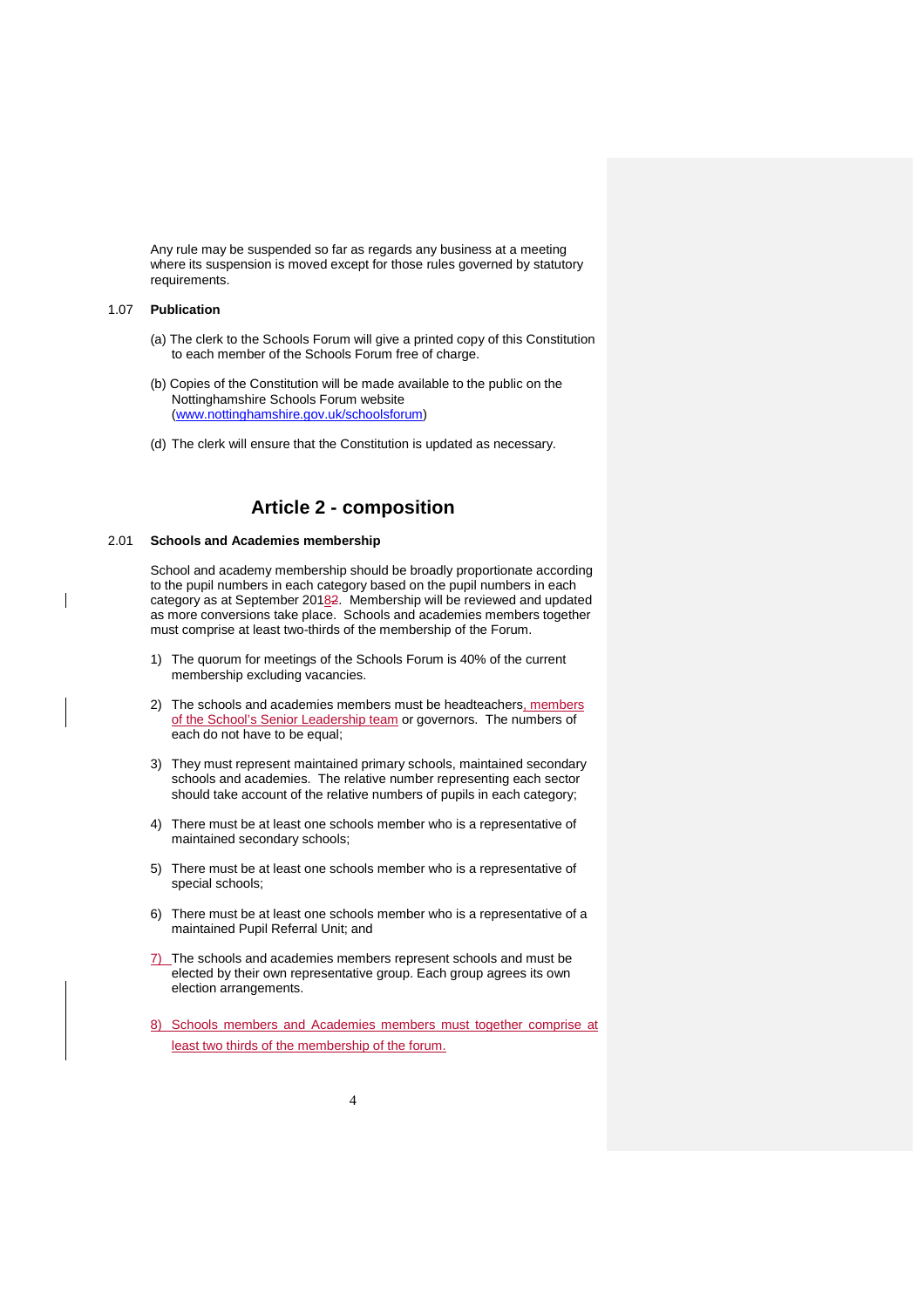9) At least one member must be a representative of the governing bodies of maintained schools and at least one member must be a representative of the head teachers of such schools.

#### In addition

10) Substitute members must be elected by their representative group. In the absence of the elected representative, a substitute member has full membership status at a schools forum meeting. The substitute member is part of the quorum and has voting rights. The substantive School's Forum member is responsible for ensuring that a 'Proxy Voting Form' is completed and sent to the clerk prior to the meeting or presented on the day prior to the meeting. Substantive members can only send a substitute member once in any academic year

#### 2.02 **Term of Office**

- (1) An elected school and academy member's term of office is three years, as In the term of office for an elected substitute member. Existing members can stand for re-election at the end of each term of office.
- (2) A school, academy or substitute member ceases to hold office if he or she resigns from the forum or no longer occupies the office which he or she was nominated to represent.
- (3) The length of term of office for non-schools members is at the discretion of the local authority

#### A forum member remains in office until—

(a)the member's term of office expires;

(b)the member ceases to hold the office by virtue of which the member became eligible for election, selection or appointment to the forum;

(c)the member resigns from the forum by giving notice in writing to the authority; or

(d)in the case of a non-schools member, the member is replaced by the authority, at the request of the body which the member represents, by another person nominated by that body

(e)whichever comes first.

#### 2.03 **Non-schools membership**

The authority must appoint non-schools members to their Schools Forum comprising at least one 14-19 partnership representative and at least one

5

**Commented [LM2]:** Do we still agree that schools/academies Schools Forum members must be head teachers, SLT members or Governors or should Schools Forum membership be head teachers and governors? What should be the role of CEO's in relation to Schools Forum membership?

**Commented [LM3]:** Do Schools Forum members agree that substantice members can send a proxy representative once in any academic year or should substitute members be identified from the pool of any unelected candidates from any election process?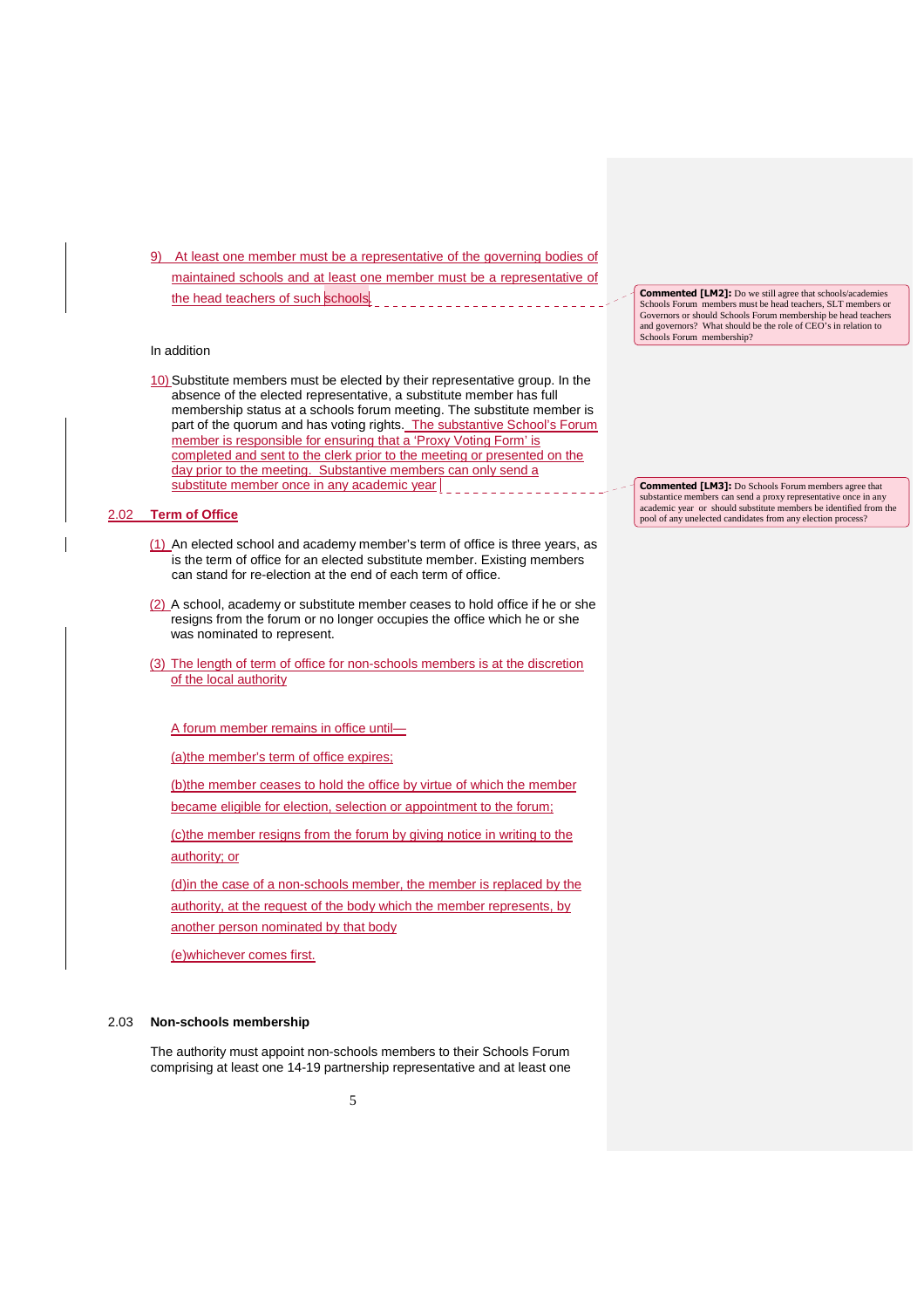Private, Voluntary and Independent Early Years Provider (PVI) representative. The authority may appoint additional non-schools members to their Schools Forum to represent the interests of other bodies. The total non-schools membership must not exceed a third of the total membership of the Forum.

#### 2.04 **Composition of the Schools Forum**

 The composition of the Schools Forum is reviewed yearly in September. The balance between academies and maintained schools and governors is based on the October census of the previous year. Non School Members are identified by the LA, in partnership with the Diocesan Board and Early Years Consultation Group. The Table is shown below:-

| <b>School and Academy membership</b>            |                 |
|-------------------------------------------------|-----------------|
| Academies                                       | $\frac{75}{67}$ |
| Maintained primary schools                      |                 |
| Maintained secondary schools                    |                 |
| Governors (1 academy, 1 primary, 1 secondary, 1 | 5               |
| special, 1 additional governor from previous    |                 |
| categories)                                     |                 |
| <b>Maintained Special schools</b>               |                 |
| <b>Academy Special School</b>                   |                 |
| <u>Pupil referral unit</u>                      | $\frac{1}{4}$   |
| Total                                           | 21              |
|                                                 |                 |
| Non - school membership                         |                 |
| 14-19 partnership                               |                 |
| PVI early years providers                       | $\bar{2}$       |
| Diocesan representatives:                       |                 |
| Church of England                               |                 |
| Roman Catholic                                  |                 |
| Trade union representatives:                    |                 |
| Teaching                                        |                 |
| Non-teaching                                    |                 |
| Total                                           |                 |

**Commented [LM4]:** Given the ending of the 14-19 Partnerships, should the LA delete this role from the non-school membership?

#### 2.05 **Election of Schools and Academies Membership**

#### **a) Maintained Primary Headteachers**

Primary Headteachers will have a total of 67 members on the Nottinghamshire Schools Forum. It is proposed that representation is organised on an area basis, and members are elected by the primary Headteachers of the relevant area: Ashfield, Bassetlaw, Broxtowe, Gedling, Mansfield, Newark or Rushcliffe.

 When a vacancy occurs for a primary Headteacher member, it is recommended that the following procedure should be followed: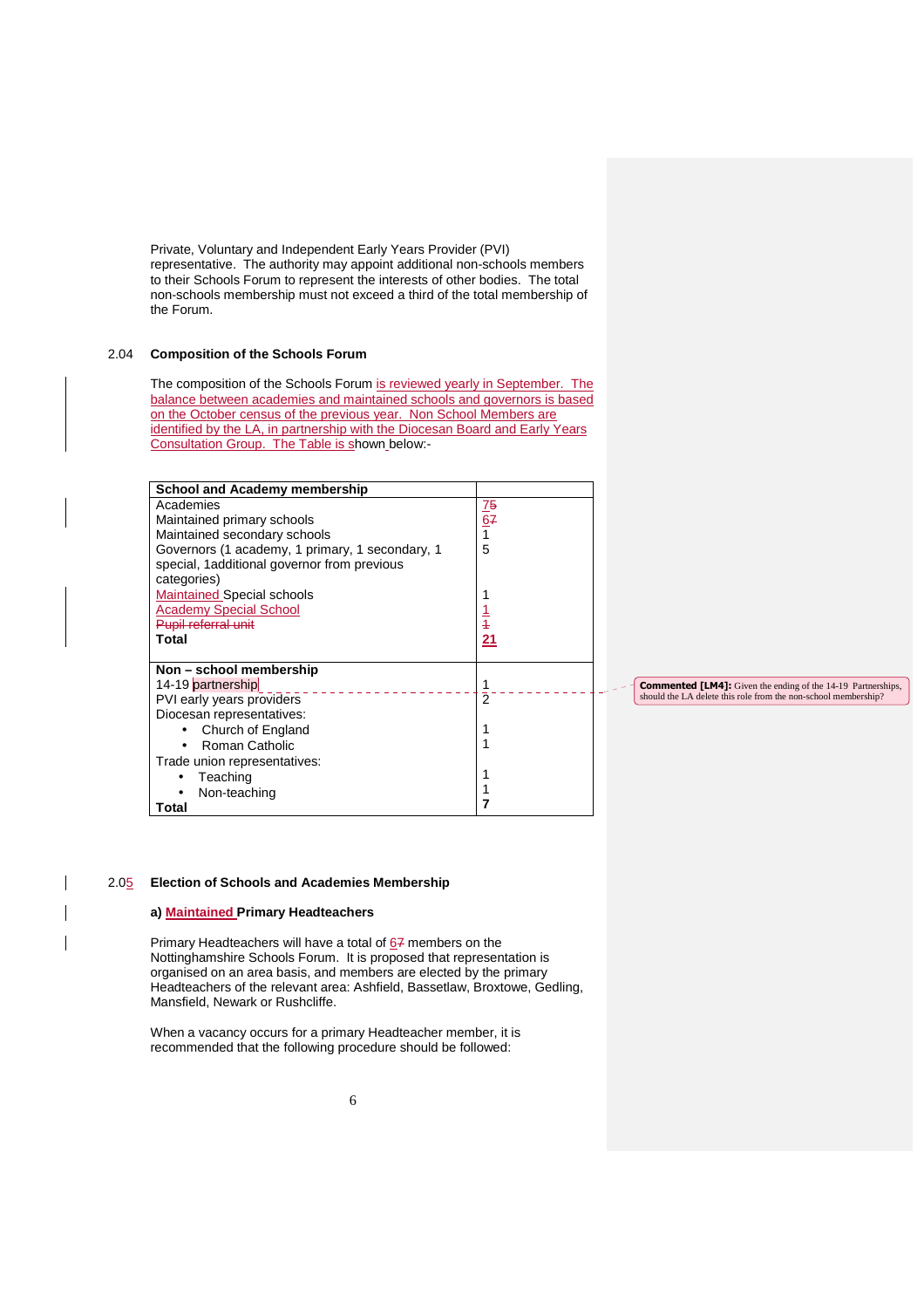- 1. The vacancy will be advertised in the Nottinghamshire Schools Forum website (www.nottinghamshire.gov.uk/schoolsforum). Nomination papers for self nomination will be made available.
- 2. To allow time for a ballot, nomination papers will be required to be returned to the Chair of the Education Trust Primary Phase Board prior to the next meeting, and at least four weeks prior to the next Schools Forum meeting.
- 3. Nominations will be published on the Nottinghamshire Schools Forum website, along with a ballot paper for return prior to the Education Trust Primary Phase Board meeting.
- 4. The result will be declared at the Education Trust Primary Phase Board meeting with the member elected by majority.
- 5. The candidate receiving the next highest number of votes is elected as 'substitute member' and will be able to attend meetings if the elected member is unable to attend.
- 6. Where only one nomination is received, the Education Trust Primary Phase Board will receive the nomination and either confirm the nominee as the elected member or seek a further round of nominations.
- 7. Where no nominations have been received, or a vacancy remains for a substitute member there will be a further round of nominations.
- 8. In the event of a tie between two or more candidates, then the local authority must appoint the schools member instead. The local authority may decide to appoint someone else rather than one of the candidates and might wish to take into account the experience or expertise of the individuals, and the balance between the different types of school represented on the schools forum.

#### **b) Maintained Secondary Headteachers**

Secondary Headteachers will have a total of 1 member on the Nottinghamshire Schools Forum. Due to the small number of maintained secondary schools, it is proposed that the member is elected by all the secondary Headteachers in Nottinghamshire.

When a vacancy occurs for a secondary Headteacher member, it is recommended that the following procedure should be followed:

- 1. The vacancy will be advertised in the Nottinghamshire Schools Forum website (www.nottinghamshire.gov.uk/schoolsforum). Nomination papers for self nomination will be made available.
- 2. To allow time for a ballot, nomination papers will be required to be returned to the Governor Trust Board prior to the next meeting, and at least four weeks prior to the next Schools Forum meeting.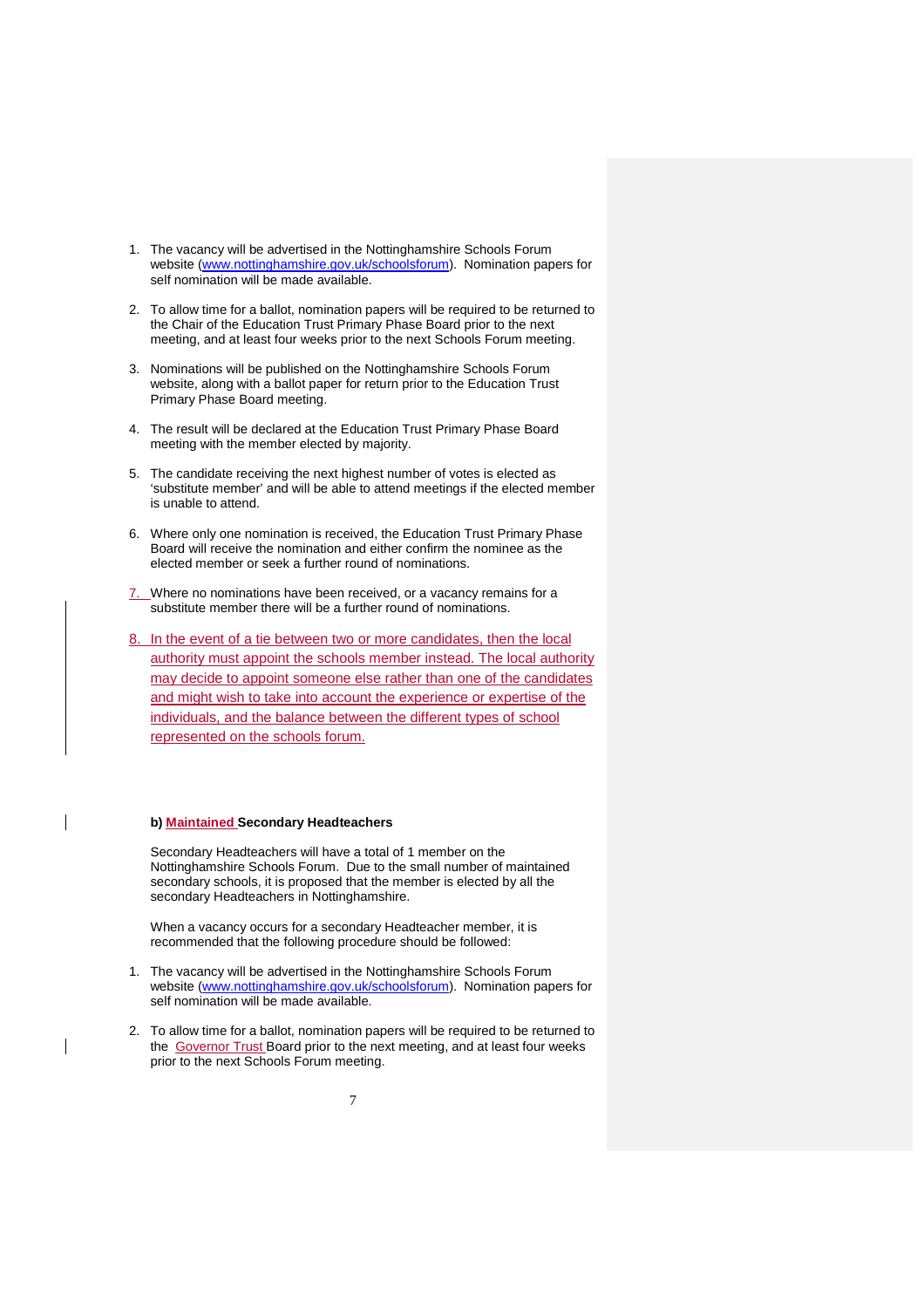- 3. Nominations will be published on the Nottinghamshire Schools Forum website, along with a ballot paper for return prior to the Education Trust Secondary Phase Board meeting.
- 4. The result will be declared at the Governor Trust Board meeting with the member elected by majority.
- 5. The candidate receiving the next highest number of votes is elected as 'substitute member' and will be able to attend meetings if the elected member is unable to attend.
- 6. Where only one nomination is received, the Governor Trust Board will receive the nomination and either confirm the nominee as the elected member or seek a further round of nominations.
- 7. Where no nominations have been received, or a vacancy remains for a substitute member there will be a further round of nominations.
- 8. In the event of a tie between two or more candidates, then the local authority must appoint the schools member instead. The local authority may decide to appoint someone else rather than one of the candidates and might wish to take into account the experience or expertise of the individuals, and the balance between the different types of school represented on the schools forum.

#### **c) Academy representatives:**

Academies will have a total of 85 members on the Nottinghamshire Schools Forum which includes 1 Academy Special School. It would be good practice for the Academy members to include representation of all phases of Academies within Nottinghamshire. Regulations require that the election of members to this group should be by the governing bodies of the Academies in the local authority area.

When a vacancy occurs for an Academy Headteacher member, it is recommended that the following procedure should be followed:

- 1. The vacancy will be advertised in the Nottinghamshire Schools Forum website (www.nottinghamshire.gov.uk/schoolsforum). Nomination papers for self nomination will be made available.
- 2. To allow time for a ballot, nomination papers will be required to be returned to the Chair of the Education Trust Governor Phase Board prior to the next meeting, and at least four weeks prior to the next Schools Forum meeting.
- 3. Nominations will be published on the Nottinghamshire Schools Forum website, along with a ballot paper for return prior to the Education Trust Governor Phase Board meeting.
- 4. The result will be declared at the Education Trust Governor Phase Board meeting with the member elected by majority.

#### **Formatted:** Not Highlight

**Commented [LM5]:** Does the Schools Forum agree that it is the governing bodies of individual academies who should elect forum members?

**Commented [LM6]:** Does the Schools Forum wish to consider reviewing academy representatives to reflect primary/secondary distribution of pupils?

**Commented [LM7]:** Does the Schools Forum wish to distribute academy members places based on the number of pupils in a particular MAT?

**Commented [LM8]:** Does the Schools Forum wish to clarify the academy representative guidance to indicate that MATS cannot be over represented by their schools on the Schools Forum?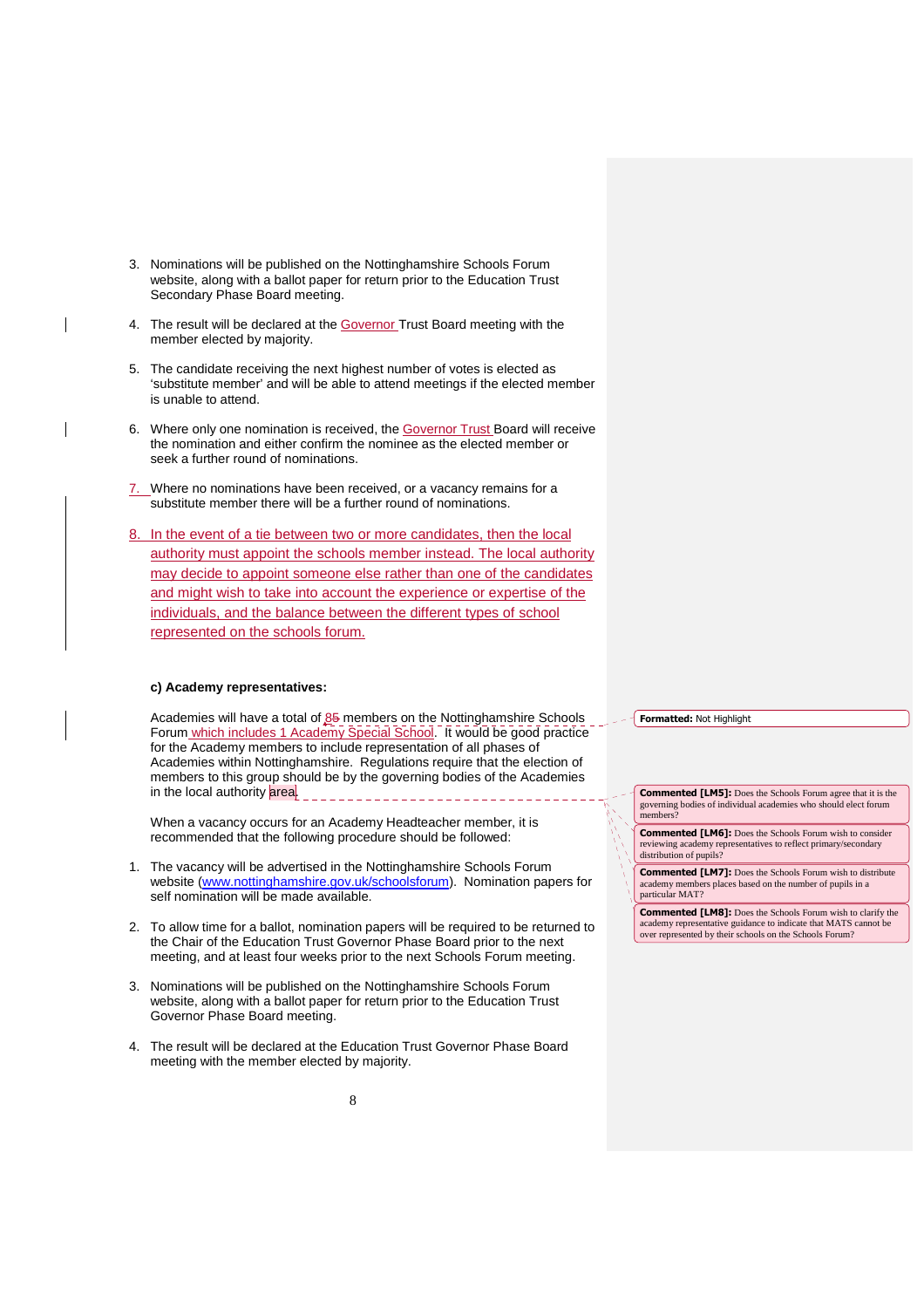- 5. The candidate receiving the next highest number of votes is elected as 'substitute member' and will be able to attend meetings if the elected member is unable to attend.
- 6. Where only one nomination is received, the Education Trust Governor Phase Board will receive the nomination and either confirm the nominee as the elected member or seek a further round of nominations.
- 7. Where no nominations have been received, or a vacancy remains for a substitute member there will be a further round of nominations.

## **d)Special School Headteachers**

Special School Headteachers will have a total of 2 member on the Nottinghamshire Schools Forum. It is proposed that the member is elected by all the Special School Headteachers in Nottinghamshire.

When a vacancy occurs for a Special School Headteacher member, it is recommended that the following procedure should be followed:

- 1. The vacancy will be advertised in the Nottinghamshire Schools Forum website (www.nottinghamshire.gov.uk/schoolsforum). Nomination papers for self nomination will be made available.
- 2. To allow time for a ballot, nomination papers will be required to be returned to the Chair of the Special School Headteacher meetings two weeks prior to the next meeting, and at least four weeks prior to the next Schools Forum meeting.
- 3. Nominations will be published on the Nottinghamshire Schools Forum website, along with a ballot paper for return prior to the Special School Headteacher meeting.
- 4. The result will be declared at the Special School Headteacher meeting with the member elected by majority.
- 5. The candidate receiving the next highest number of votes is elected as 'substitute member' and will be able to attend meetings if the elected member is unable to attend.
- 6. Where only one nomination is received, the Special School Headteacher meeting will receive the nomination and either confirm the nominee as the elected member or seek a further round of nominations.
- 7. Where no nominations have been received, or a vacancy remains for a substitute member there will be a further round of nominations.

#### **e) Governors**

**Commented [LM9]:** Should the nomination of special school reps be overseen by the Governors trust Board or Special Schools trust Board?

**Commented [LM10]:** As the Constitution deals with special school academies separately to other academy representatives, is the Schools Forum agrees that special school nominations and elections are undertaken by special rather than MATS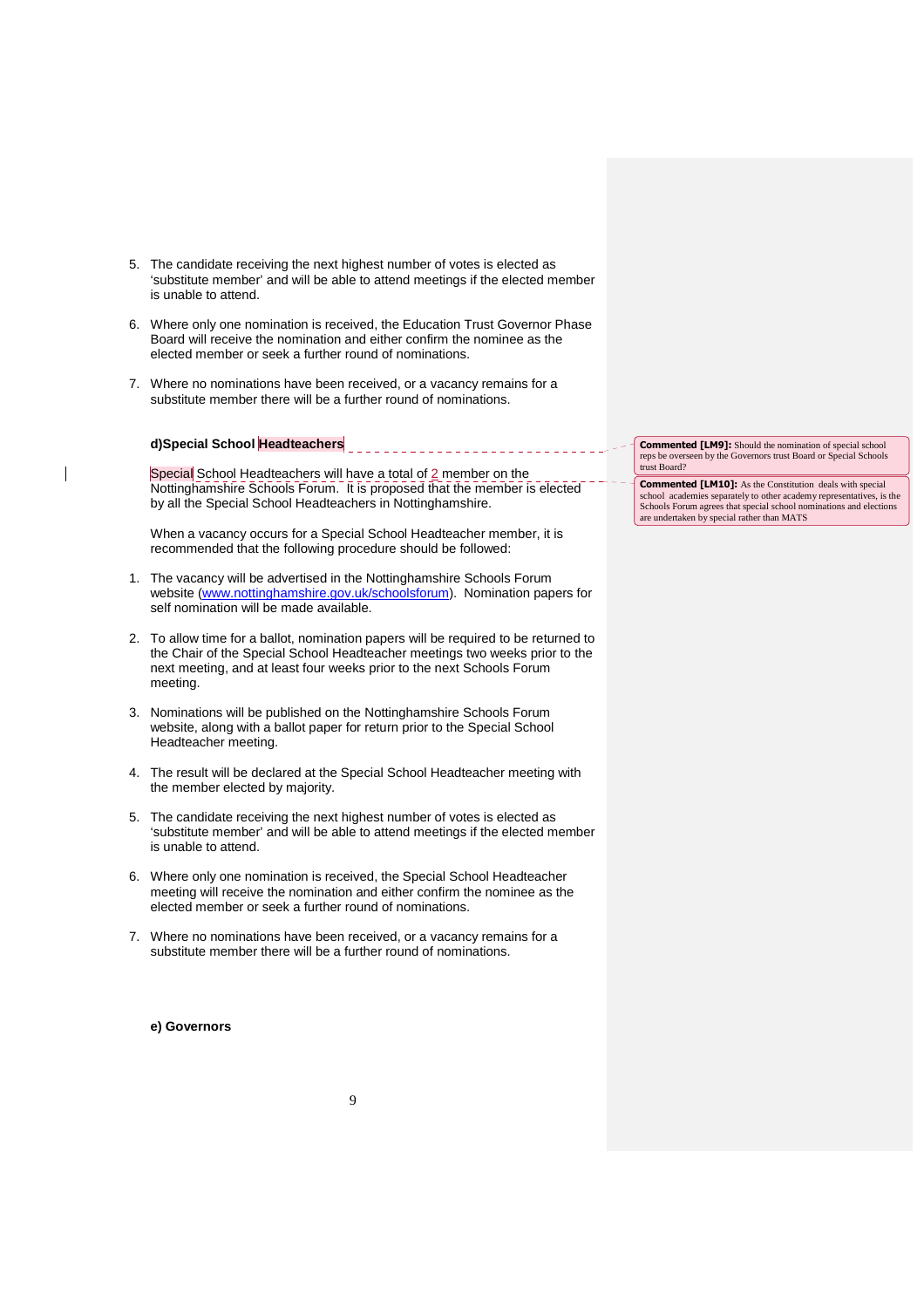Governors will have a total of 5 members on the Nottinghamshire Schools Forum. It is proposed that the total members will include at least 1 maintained Primary school, 1 maintained Secondary school, 1 Academy and 1 Special school.

Where a vacancy occurs for a governor representative, it is recommended that the following procedure should be followed:

- 1. The vacancy will be advertised on the Nottinghamshire Schools Forum website (www.nottinghamshire.gov.uk/schoolsforum). Nomination papers for self nomination will be made available, and will offer the opportunity for candidates to prepare a short profile.
- 2. To allow time for a ballot, nomination papers will be required to be returned to the Chair of the Education Trust Governor Phase Board prior to the next meeting, and at least four weeks prior to the next Schools Forum meeting.
- 3. A list of candidates and their profiles will be published on the Nottinghamshire Schools Forum website, along with a ballot paper to be returned prior to the next meeting.
- 4. The result will be declared at the Education Trust Governor Phase Board meeting with the 4 members elected in each category (Primary, Secondary, Special and Academy) by majority. The final member will be determined based on the candidate in any category who received the next highest number of votes will be elected as the remaining member.
- 5. The next 4 candidates in each category (Primary, Secondary, Special and Academy) receiving the next highest number of votes, and the next candidate in any category receiving the next highest number of votes will be elected as 'substitute members' and will be able to attend meetings if the elected member is unable to attend.
- 6. Where the number of nominations matches the vacancies or where fewer nominations than vacancies are received, nominees will be deemed to be elected unopposed. Where vacancies continue to remain a further round of nominations will be sought.
- In the event of a tie between two or more governor candidates, then the local authority must appoint the governor member instead. The local authority may decide to appoint someone else rather than one of the candidates and might wish to take into account the experience or expertise of the individuals, and the balance between the different types of school represented on the Schools Forum. The LA would discuss any revised LA nominations with the Chair of the Education Trust Board.

### **f) Early Years**

Early Years will have a total of 2 members on the School Forum The election of these members is overseen by the early years Consultative Group.

**Commented [LM11]:** Given the number of pupls now attending academies, Does the Schools Forum agree that there should be 2 rater

than 1 academy governor representative?

**Formatted:** List Paragraph, Space After: 0 pt, No bullets or numbering, Tab stops: Not at -0.23 cm **Formatted:** Indent: Left: 1.27 cm, No bullets or numbering

**g) Trade Unions**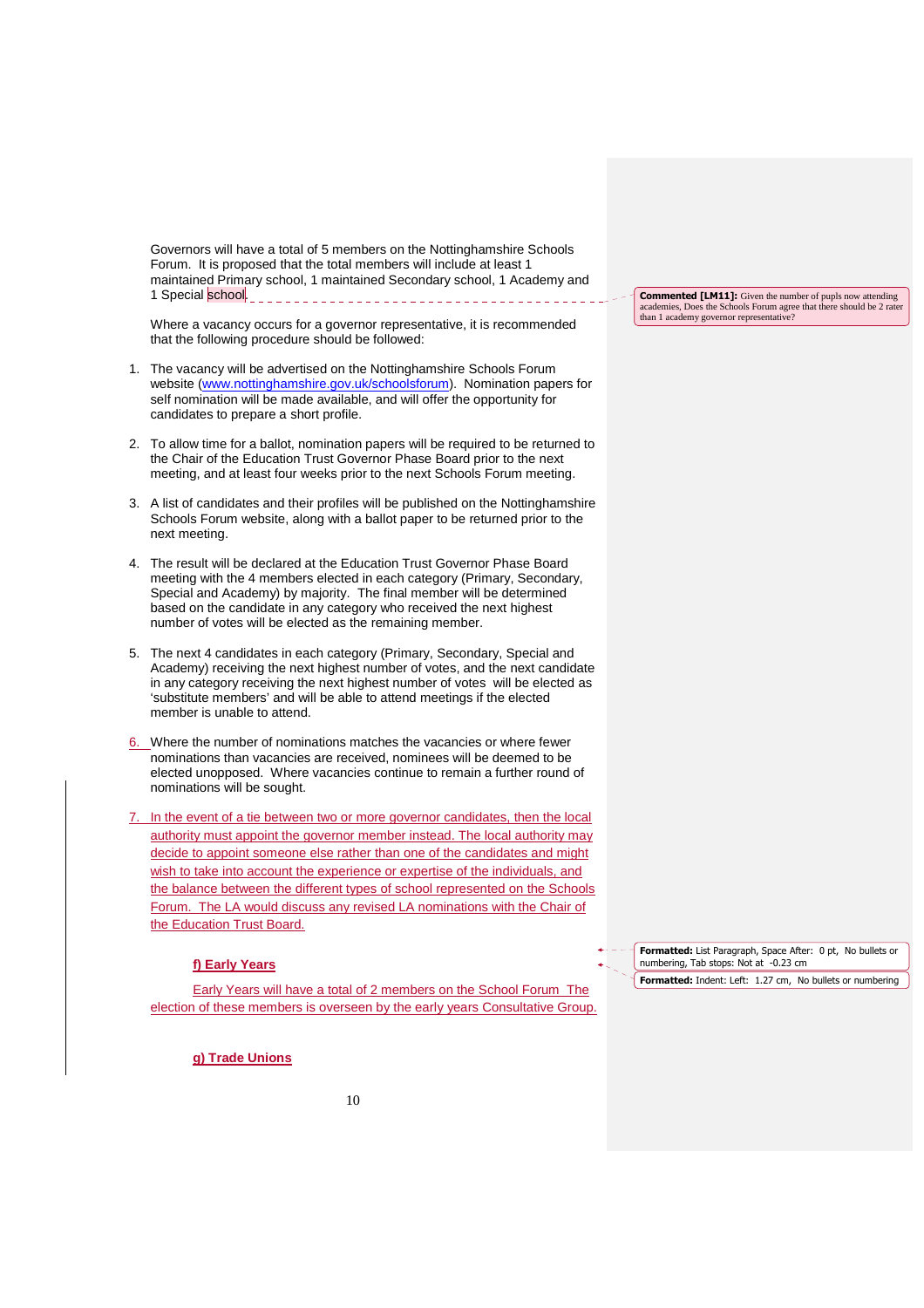Individual trade unions with members in Nottinghamshire schools and settings can be represented on the Schools Forum as a non-voting member. Trade unions should advise the Chair of the Schools Forum who this person will be and confirm yearly their respective representatives.

#### 2.06 **Appointment of non-schools members.**

The way the nominations for non school members are sought, and the decision as to whether to accept the nominated person, is the sole responsibility of the LA. The length of term of office for non-schools members is at the discretion of the local authority. Non-schools members may number no more than a third of a schools forum's total membership.

3.

#### 2.07 **Roles and functions of members**

#### (a) **Key Roles.**

All members will:-

- represent their respective areas and bring their views into the LA's decision making process,
- balance different interests identified within their respective areas and represent the County as a whole;
- be available to attend working groups or sub-committees as and when required;
- participate with the LA on matters within its remit;
- maintain the highest standards of conduct and ethics.
- contribute towards achieving the LA's priority for providing quality services; and
- contribute to the LA's targets and priorities as set out in its Strategic Plans.

#### (b) **Rights and Duties**

 Members have rights of access to documents and information as are necessary for the proper discharge of their functions and in accordance with the law.

#### 2.08 **Conduct**

Members will at all times observe the rules of procedure approved by the Schools Forum and set out in Part 3 of this Constitution.

#### 2.09 **Expenses**

The regulations require that the LA pay reasonable expenses to members of the forum. The arrangements are set out in Part 4 of this Constitution.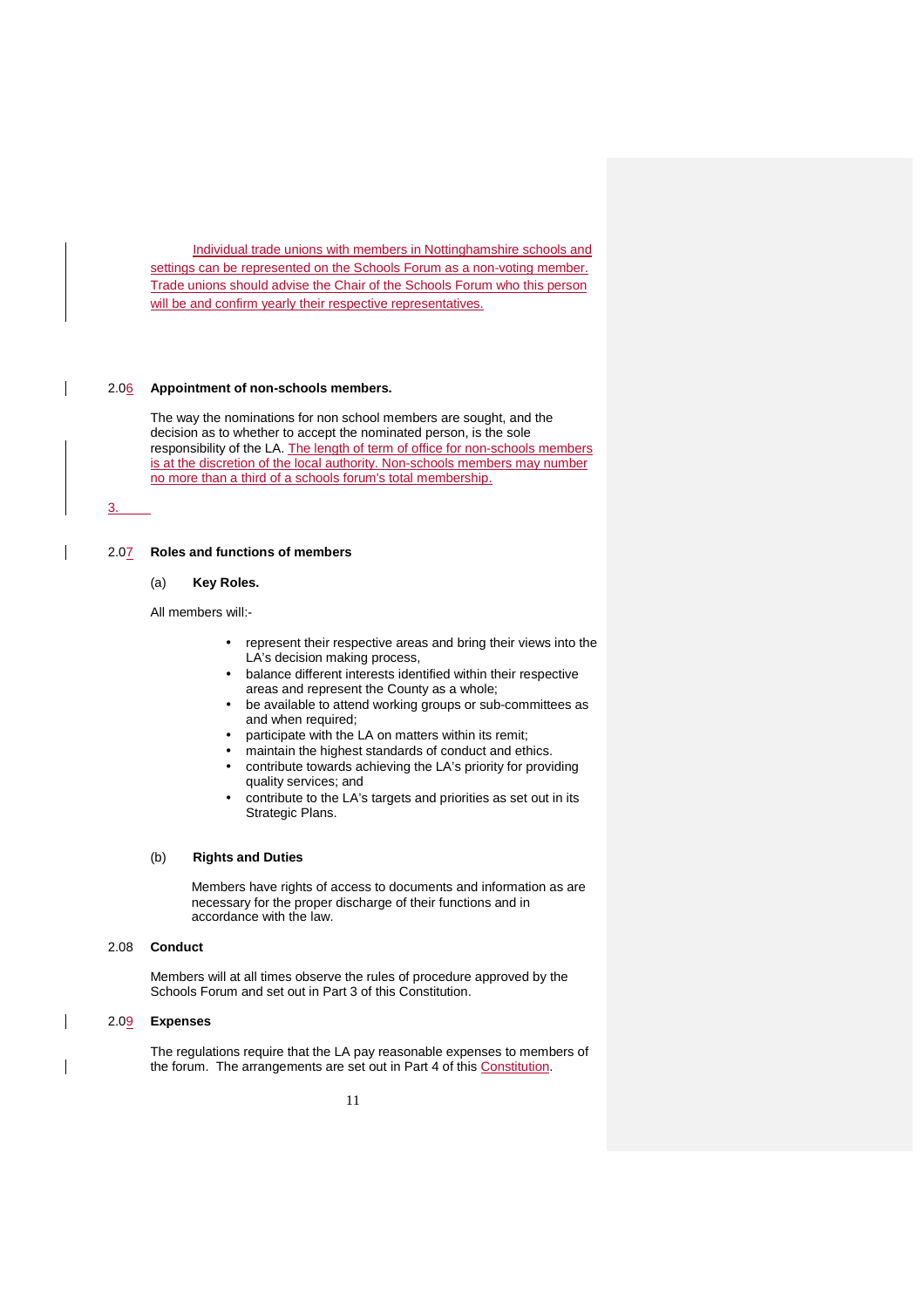#### 2.10 **Recording the Composition of School Members**

The Local Authority will make a written record of the composition of its schools forum detailing the following-

- a) the numbers of schools members and by which group or sub-group they were elected,
- b) the number of academies members and the number of non-schools members,
- c) their terms of office,
- d) how they were chosen and whom they represent.
- e) the term of office for schools and academies members.

This will be published on the schools forum website.

**Commented [LM12]:** Does the Schools Forum agree tat a proforma should be drafted to summarise this key information?

### **Article 3 – the Public and the Schools Forum**

#### 3.01 **The Public's rights**

The Public have the right to see reports and background papers, and any records of decisions made by the Schools Forum.

### **Article 4 – function and meetings**

#### 4.01 **Role**

The Schools Forum will contribute towards achieving the County Councils' vision and strategic aims for providing an effective and efficient high quality of education in Nottinghamshire through partnership working.

#### 4.02 **Functions of the Schools Forum**

The Schools Forum will exercise the following functions:

- (a) adopting and changing the Constitution;
- (b) electing the chair and vice chair of the forum;
- (c) being consulted on and examining the following schools budget issues:-
	- the LA's school funding formula

arrangements for the following:

• meeting special educational needs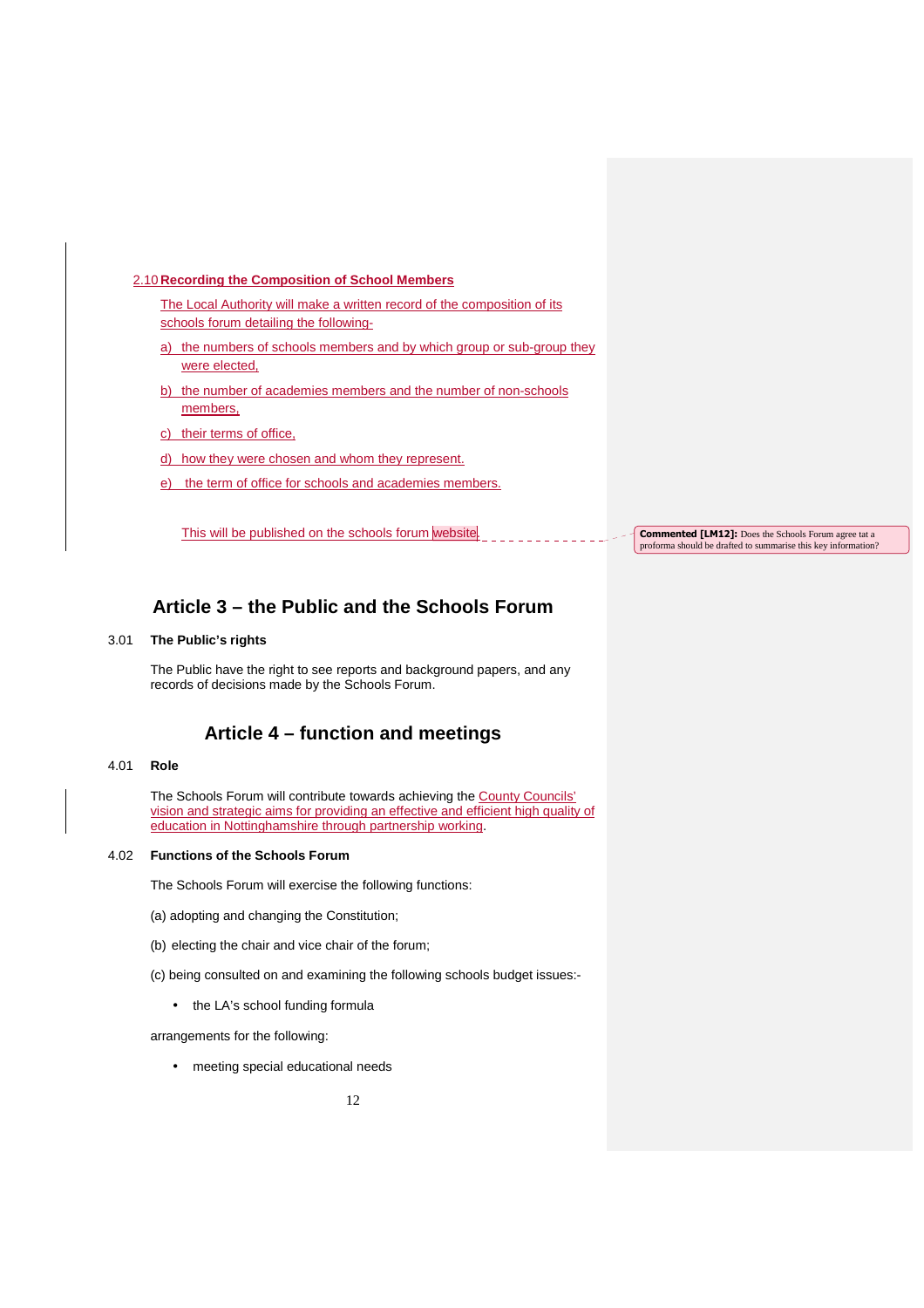- use of pupil referral units and education of pupils otherwise than at school
- early years education
- insurance
- revisions to the scheme for financing schools
- administration of allocation of central government grants paid to schools via the LA
- free school meals
- service contracts

#### 4.03 **School Forums meetings**

The schools forum must meet at least four times a year and all meetings of the schools forum must be public meetings.

There are three types of Schools Forum meetings:

- (a) the annual meeting (the first meeting in the Autumn Term;<br>(b) ordinary meetings:
- ordinary meetings;
- (c) extraordinary meetings.

and they will be conducted in accordance with the Schools Forum rules of procedure in Part 3 of this Constitution.

#### 4.04 **Dissemination of meeting information**

The results of the meetings and the action to be taken by the LA in response to Forum advice will be posted in the minutes on the public Schools Forum website (www.nottinghamshire.gov.uk/schoolsforum).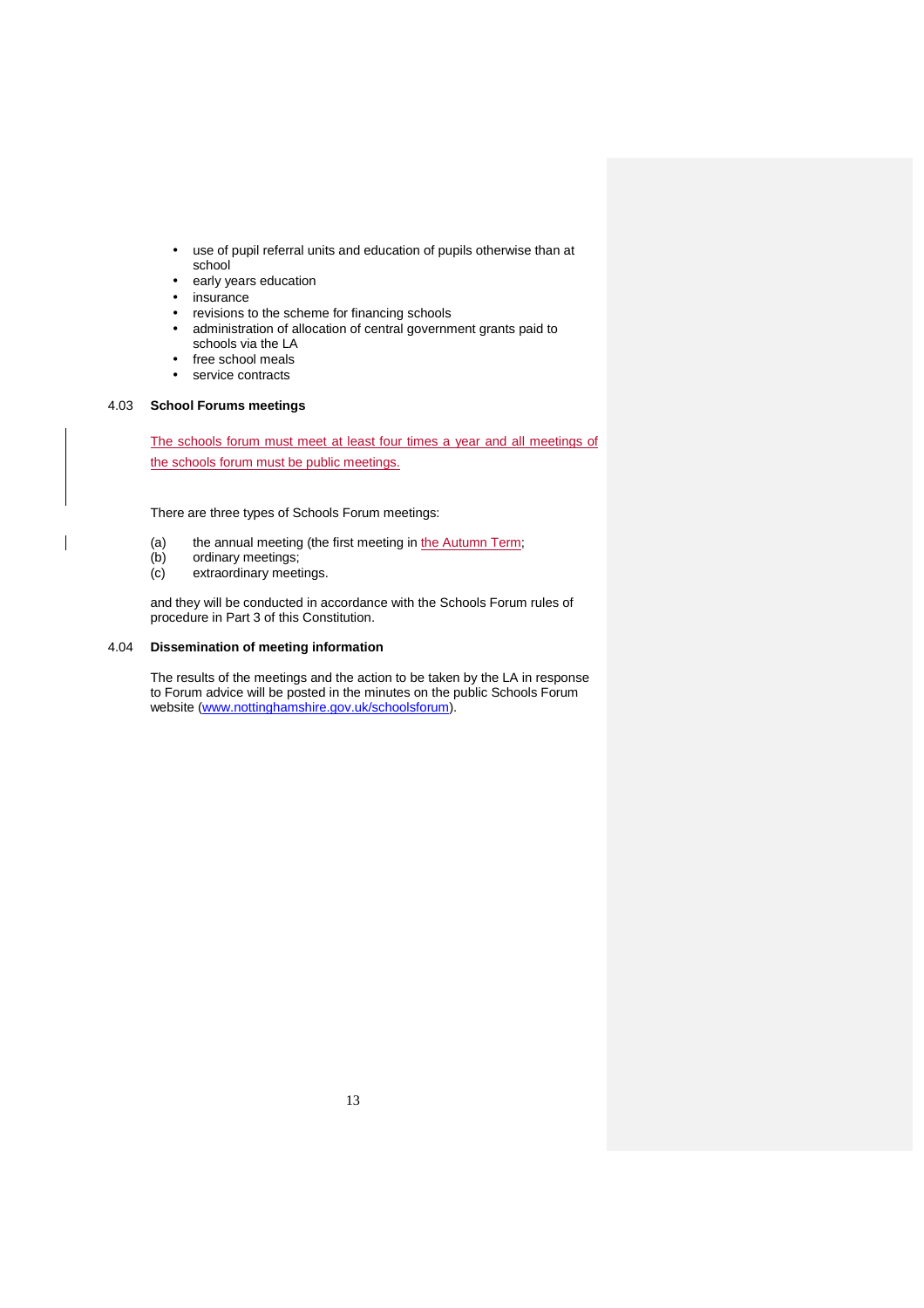### **Article 5 – chairing the Schools Forum and terms of office**

#### 5.01 **Chair and vice chair**  ----------------------------------

The chair and vice chair will be members of the Schools Forum elected to the positions by the forum at the **Autumn term meeting**. Each will hold office:

- (a) until they resign from the position to which they have been elected with a maximum of 3 years; or
- (b) for a period of one year concluding on the day of the Autumn term meeting of the Schools Forum in the following year.

The members of the Forum may not elect as chair any member of the forum who is an elected member or officer of the authority in accordance with Regulation 8(6) of the Schools Forums (England) Regulations 2012

 If the chair or vice chair has resigned, the vacancy should be filled at the earliest opportunity

#### 5.02 **Role and function of the chair**

The chair, and in their absence the vice chair, will have the following roles and functions:

- (a) To uphold and promote the purposes of the Constitution, and to interpret the Constitution when necessary;
- (b) To preside over meetings of the Schools Forum so that its business can be carried out efficiently and with regard to the rights of members and the interests of the schools and the community.
- (c) To ensure that the meeting is an opportunity for the debate of matters of concern to schools and the community.

#### 5.03 **Other School Forum members**

Other forum members shall hold office:

- (a) until they resign from the forum; or
- (b) for three years from their time of election to the Schools Forum

 If a member has resigned, the vacancy should be filled at the earliest opportunity

**Commented [LM13]:** Does the Schools Forum agree that the Chair and Vice Chair can be reselected for a further maximum of 3 years ?

**Commented [LM14]:** Does the Schools Forum agree that membership is for a period of 3 Years? Does the Schools Forum wish to state that members should have a break of 1 year before seeking re appointment?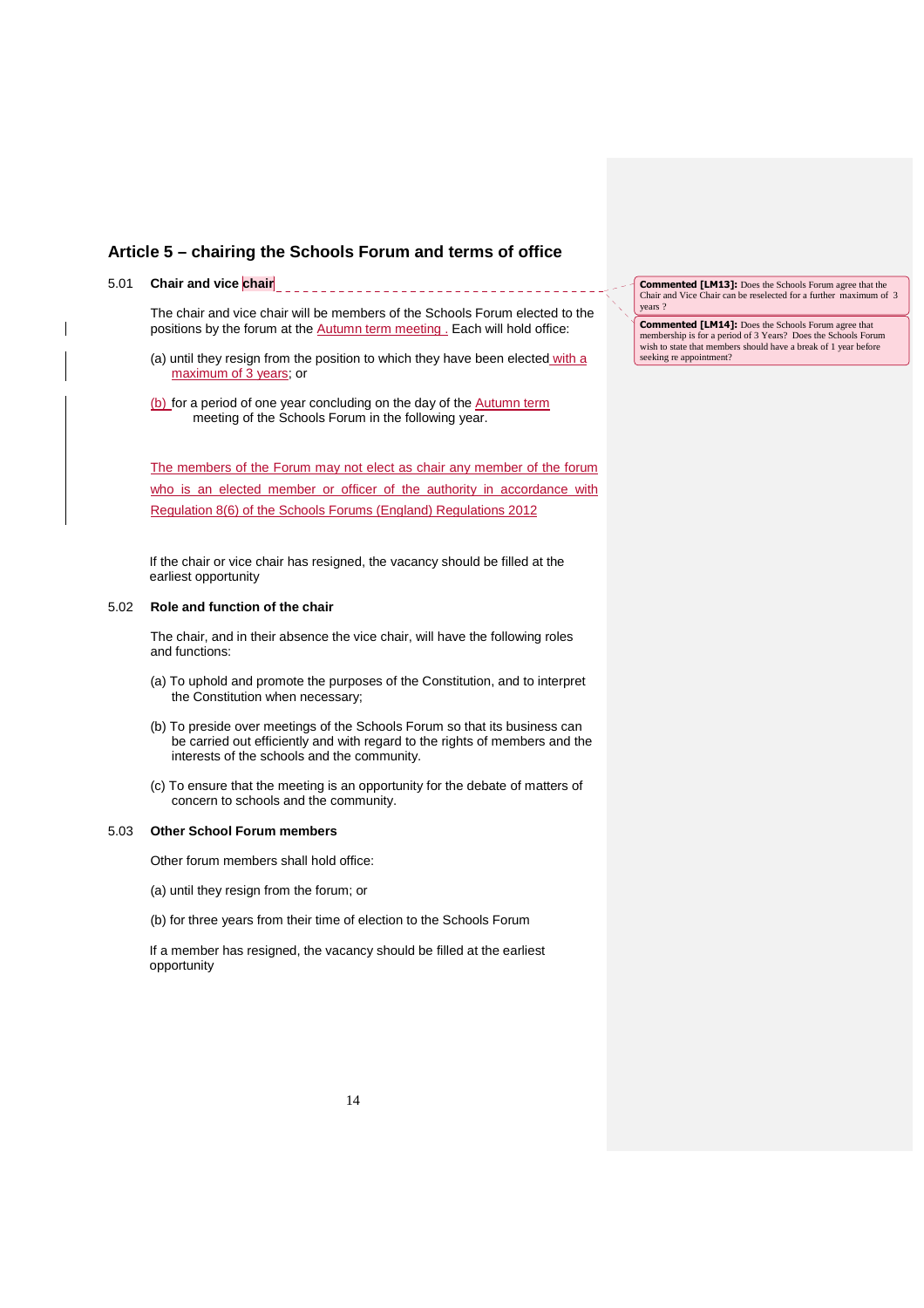### **Article 6 – officers**

#### 6.01 **General**

The LA may engage such staff (referred to as officers) as it considers necessary to maintain an effective partnership with the Schools Forum and its operation.

- (a) **Administration of financial affairs.** The LA will have responsibility for the administration of the financial affairs of the Schools Forum.
- (b) **Providing advice.** The LA will provide advice on the scope of powers of the Schools Forum
- (c) **Give financial information.** LA officers will provide financial information to the members of the Schools Forum as appropriate.
- (d) **Clerking.** The LA will provide a clerking service to the Schools Forum to service meetings and manage membership issues.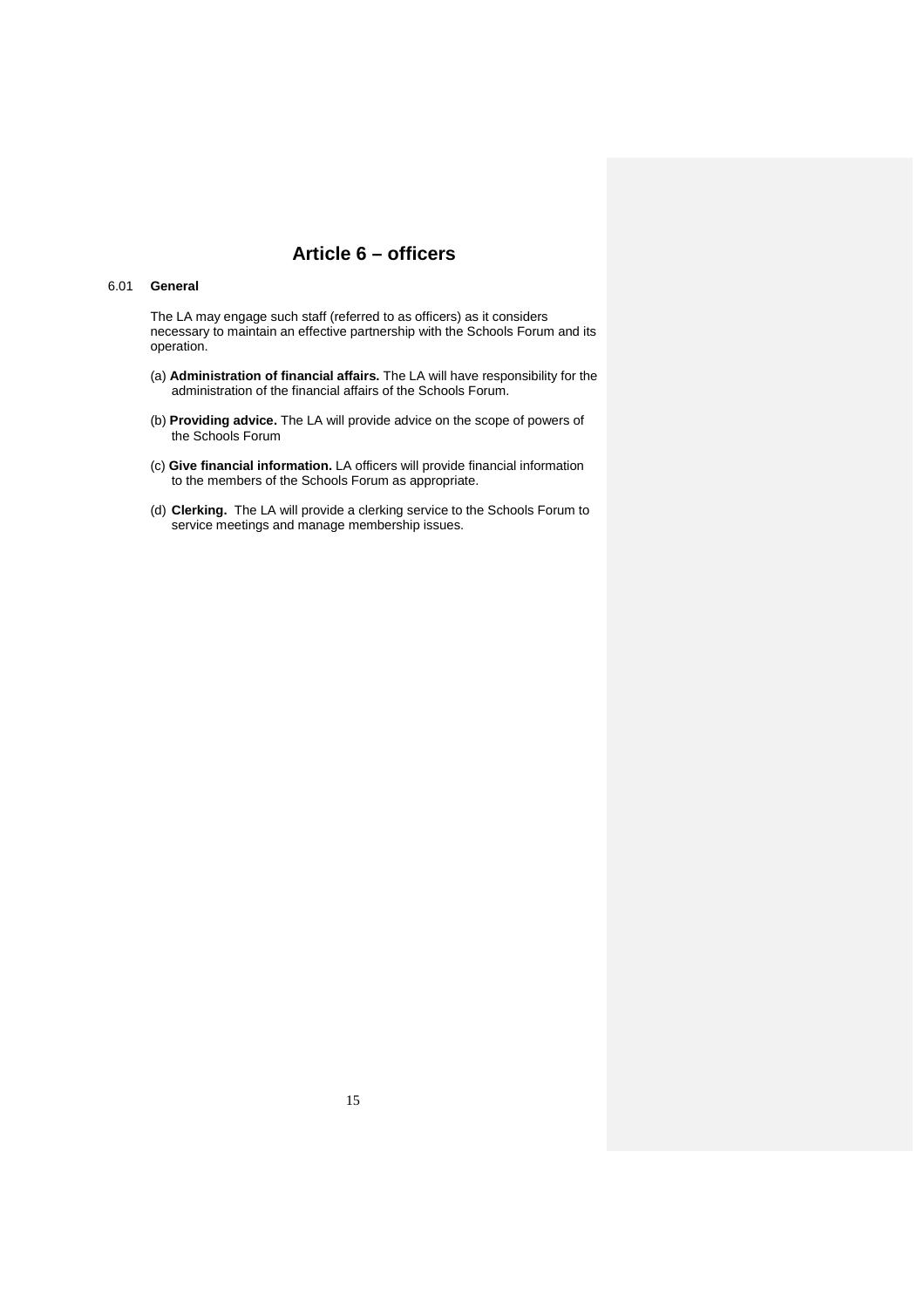# **Article 7 – protocol**

### 7.01 **Principles of protocol**

All decisions of the Schools Forum will be made in consideration of:

- (a) equal opportunities and human rights principles;
- (b) the implications for service users;
- (c) a presumption in favour of openness;
- (d) clarity of aims and desired outcomes;
- (e) due consultation and the taking of professional advice from officers.
- (f) financial, personnel and legal implications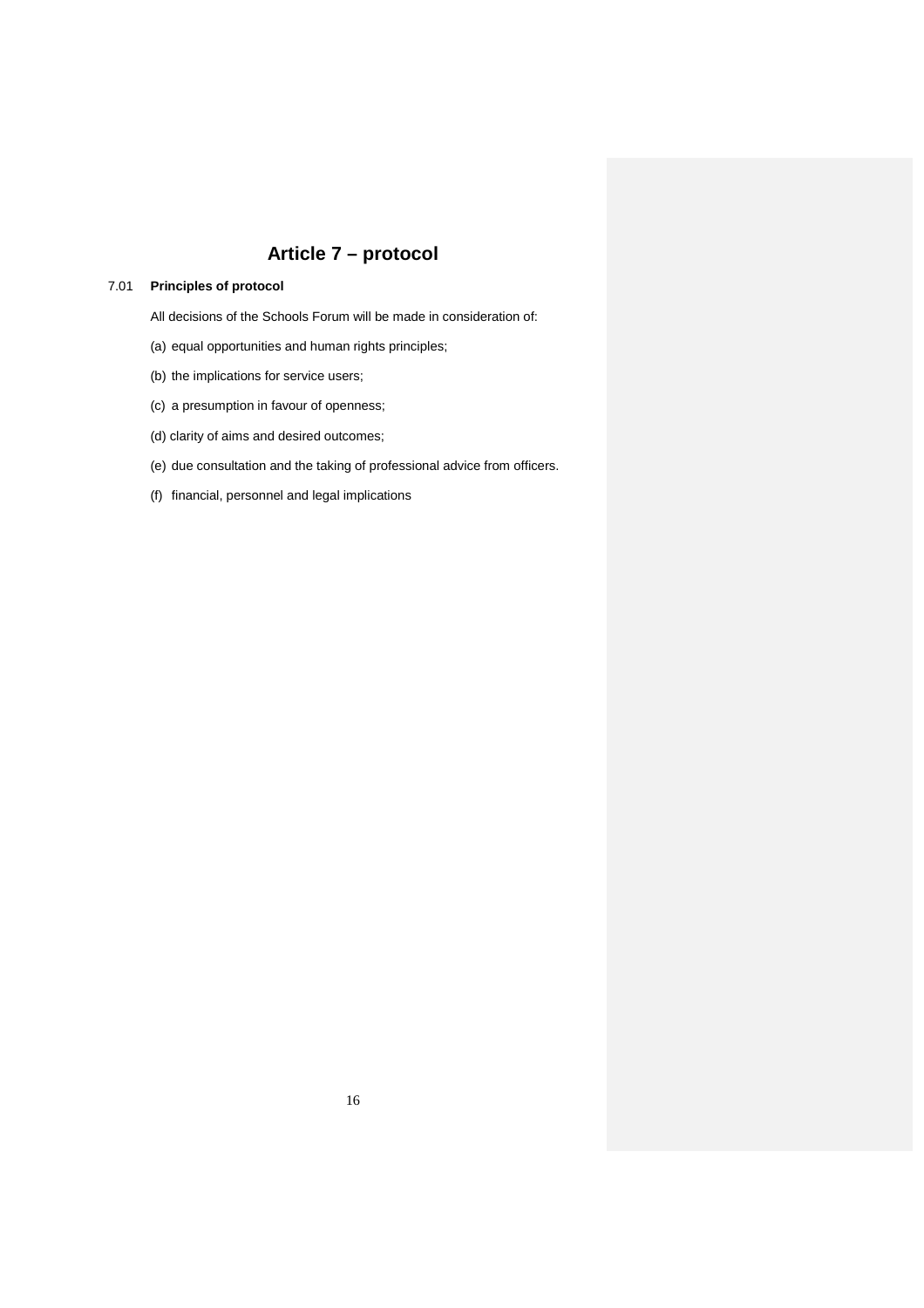**Part 3** 

**Rules of procedure**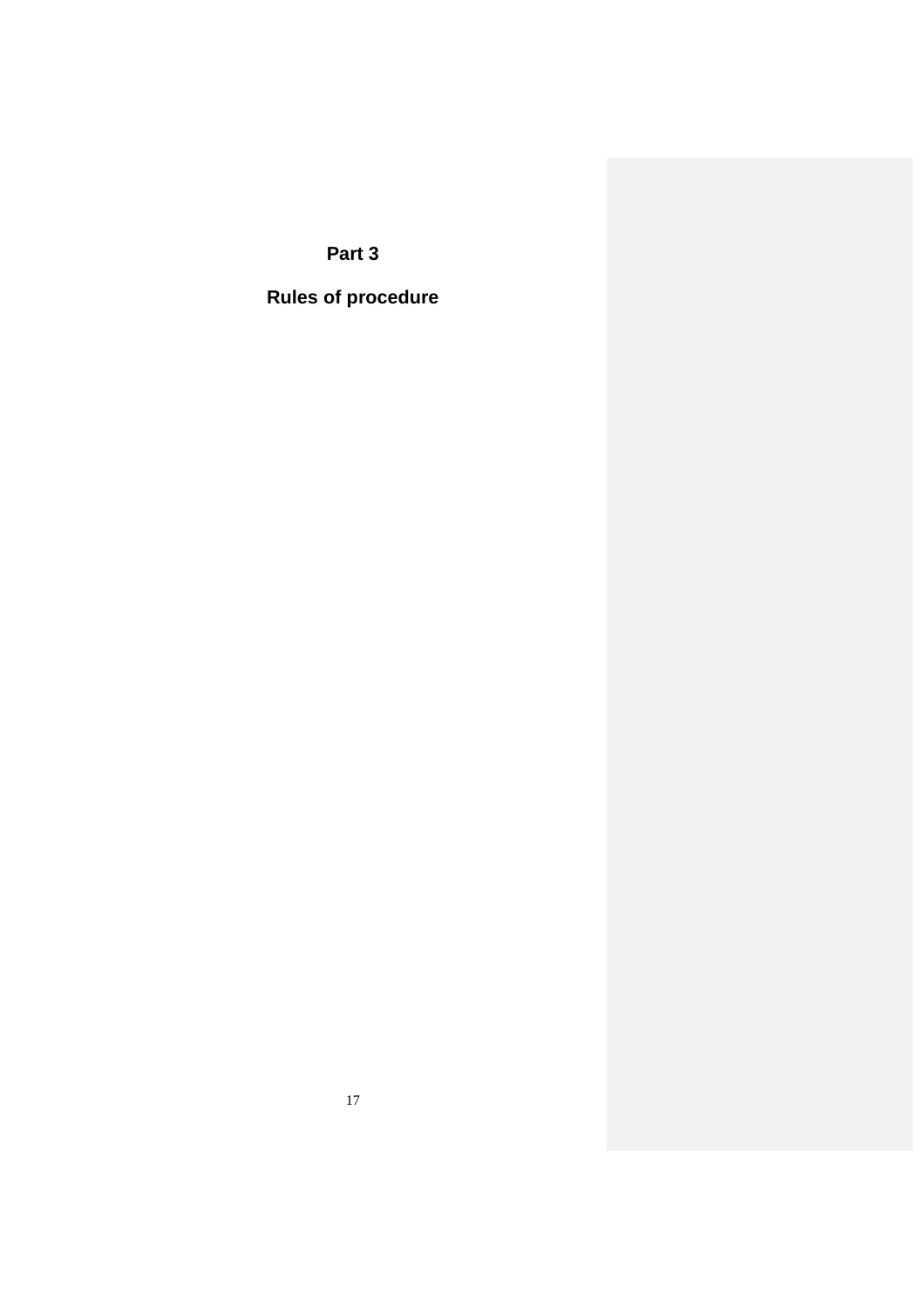# **Schools Forum rules of procedure**

#### **Contents**

#### **Rule**

- **1. Annual meeting**
- **2. Ordinary meetings**
- **3. Extraordinary meetings**
- **4. Notification of meetings**
- **5. Procedure for removal of chair or other Schools Forum member/observer**
- **6. Quorum**
- **7. Voting**
- **8. Duration of meeting**
- **9. Minutes**
- **10. Confidentiality**
- **11. Record of attendance**
- **12. Right of attendance**
- **13. Exclusion of the citizens**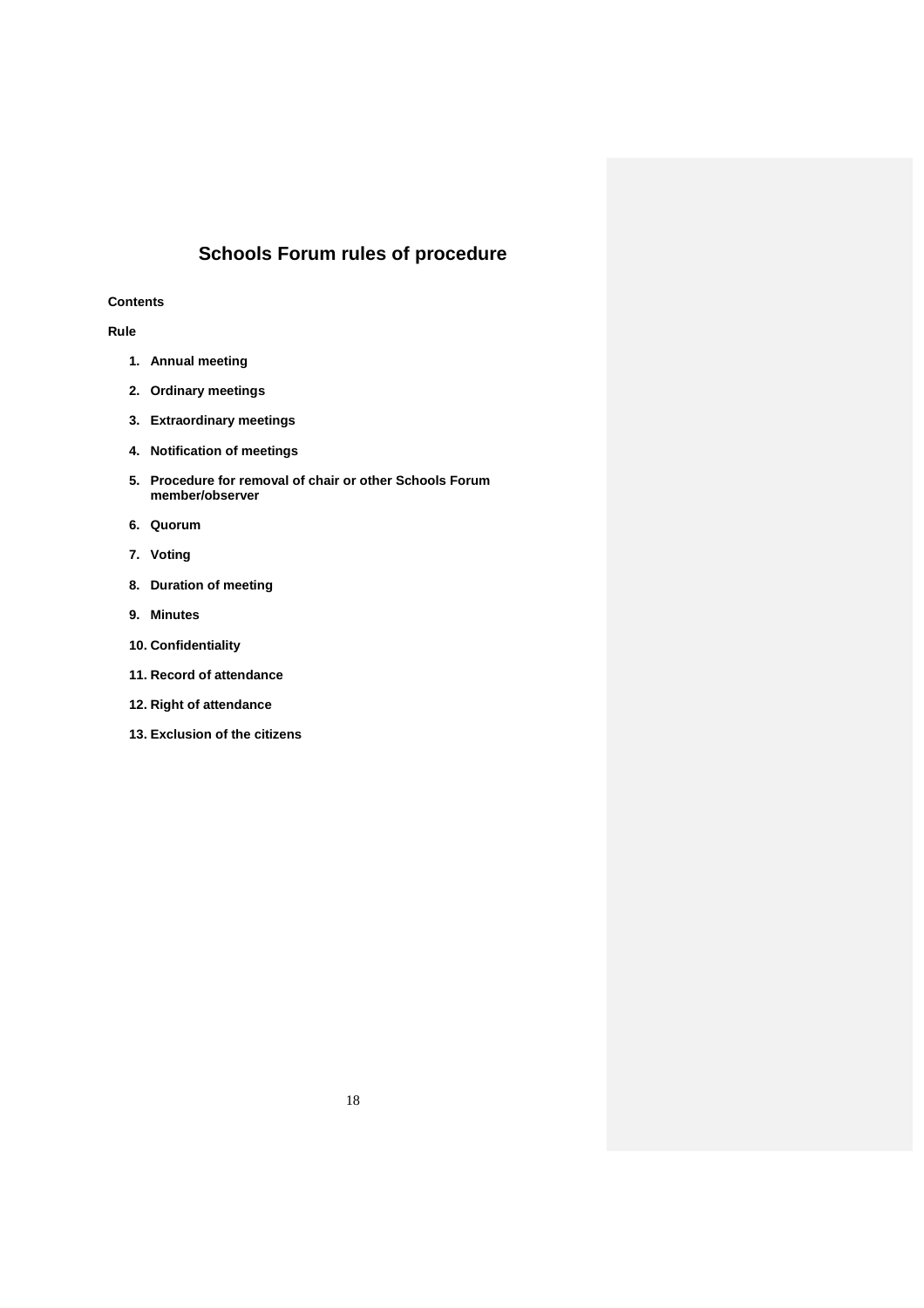#### 1. **Annual meeting of the Schools Forum**

#### 1.1 **Timing and business**

The Autumn Term meeting will be the first meeting of the Schools Forum in each financial year. (The frequency and timing of meetings of the schools forum should be agreed in advance of each financial or academic year.)

**1.2** The schools forum must meet at least four times a year.

1.2 All meetings of the schools forum must be public meetings.

- 1.3 The meetings are quorate if at least two fifths of the total membership is present at the meeting.
- 1.4 The following persons may speak at meetings of the forum, even though they are not members of the forum-

(a)the director of children's services at the authority or their representative;

(b)the chief finance officer at the authority or their representative;

(c)any elected member of the authority who has primary responsibility for children's services or education in the authority;

(d)any elected member of the authority who has primary responsibility for the resources of the authority;

(e)any person who is invited by the forum to attend in order to provide financial or technical advice to the forum;

(f)an observer appointed by the Secretary of State; and

(g)any person presenting a paper or other item to the forum that is on the meeting's agenda, but that person's right to speak shall be limited to matters related to the item that the person is presenting.

- 1.5 The members of the forum must elect a person as chair from among their number and determine the chair's term of office.
- 1.6 The members of the forum may not elect as chair any member of the forum who is an elected member or officer of the authority.
- 1.7 The chair of the forum must decide upon an agenda for the meeting of the forum following consultation with members of the forum.
- 1.8 The authority must make arrangements to enable substitutes to attend and vote at meetings of the forum on behalf of schools members, Academies members and non-schools members, in consultation with members of the forum.

**Commented [LM15]:** Does the Schools Forum wish to consider whether 'substitutes' are those nominees who are not 'elected' or should the Schools Forum member simply send a substitute who can vote?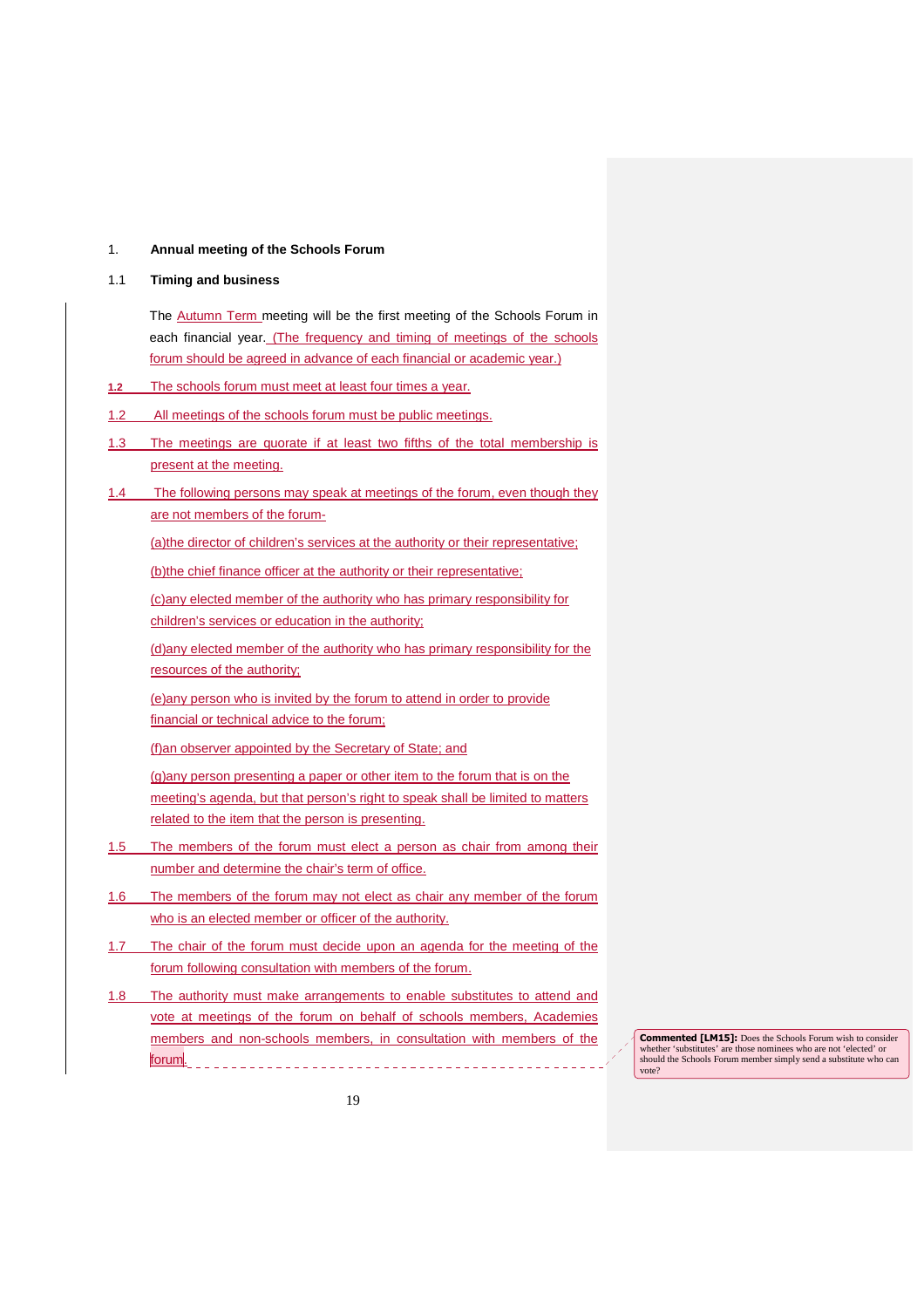- 1.9 Apart from as provided for by paragraph (10) all members are entitled to vote on all matters put to a vote.
- 1.10 Non-schools members, other than those who represent early years providers, must not vote on matters relating to the formulae to be used by the local authority to determine the amounts to be allocated to schools and early years providers in accordance with regulations made under sections 47 and 47ZA of the Act.
- 1.11 Subject to paragraphs 1.8 to 1.10), the members of the forum may determine their own voting procedures.
- 1.12 The proceedings of the forum are not invalidated by—

(a)any vacancy among their number;

(b)any defect in the election or appointment of any member; or

(c)any defect in the election of the chair.

1.13 The authority must promptly publish all papers considered by the forum and the minutes of their meetings on their website.

The annual meeting will:

- (a) elect the chair of the Schools Forum;
- (b) elect the vice chair of the Schools Forum;
- (c) approve the minutes of the last meeting;
- (d) approve a programme of ordinary meetings of the Schools Forum for the year and the next annual meeting; and

(e) consider any business set out in the notice convening the meeting. (e)(f) Review the membership and attendance of Members during the previous academic year.

#### 2. **Ordinary meetings**

#### 2.1 **Order of business**

Ordinary meetings of the Schools Forum will take place in accordance with a programme decided at the Schools Forum annual meeting. Ordinary meetings will:

- (a) elect a person to preside if the chair and vice chair are not present;
- (b) approve the minutes of the last meeting;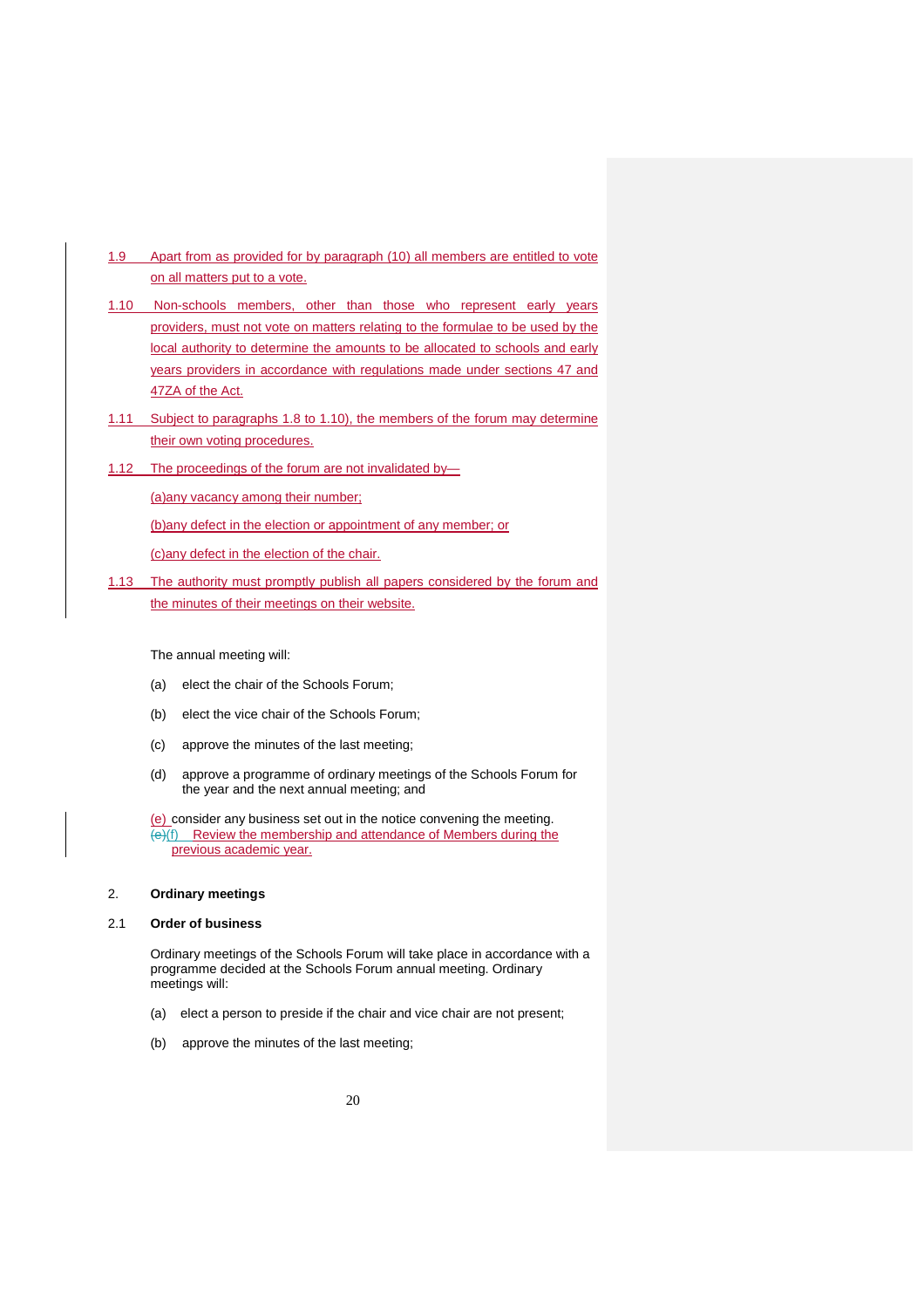- (c) deal with any business from the last Schools Forum meeting;
- (d) consider any other business specified in the summons to the meeting,
- (e) consider any item of business which the chair determines should be considered as a matter of urgency by reason of special circumstances which they shall specify.

#### 3. **Extraordinary meetings**

Where there is a genuine business need for a decision or formal view to be expressed by the forum the LA may call an extraordinary meeting or follow an agreed urgency procedure.

#### 3.1 **Business**

No business other than that specified in the summons to the meeting shall be considered at an extraordinary meeting of the Schools Forum. The summons to the meeting will not include consideration of the minutes of a previous meeting.

#### 3.2 **Time of extraordinary meetings**

The time of extraordinary meetings of the Schools Forum shall be determined by the LA in consultation with the chair.

#### 3.3 **Urgency procedure**

Where the LA in consultation with the chair of the forum consider that the calling of an extraordinary meeting would be inappropriate, e-mail correspondence managed by the clerk to the forum will be used to clear the issue.

#### 4. **Notification of meetings**

- 4.1 Notice to the members of the Schools Forum of the time and place of any meeting, in accordance with the access to information rules, should be at least seven clear days before a meeting.
- 4.2 An invitation will be sent to every member of the Schools Forum by email. The invitation will give the date, time and place of each meeting and specify the business to be transacted, and will be accompanied by such reports as are available.

#### 5. **Procedure for removal of chair or other Schools Forum member**

5.1 A motion to remove the chair or vice chair from office must be an agenda item for a Schools Forum meeting and the agenda must be circulated to the Schools Forum members seven days in advance of the meeting. The member proposing the removal must state their reasons for doing so at the meeting. The chair or vice chair must be given the opportunity to make a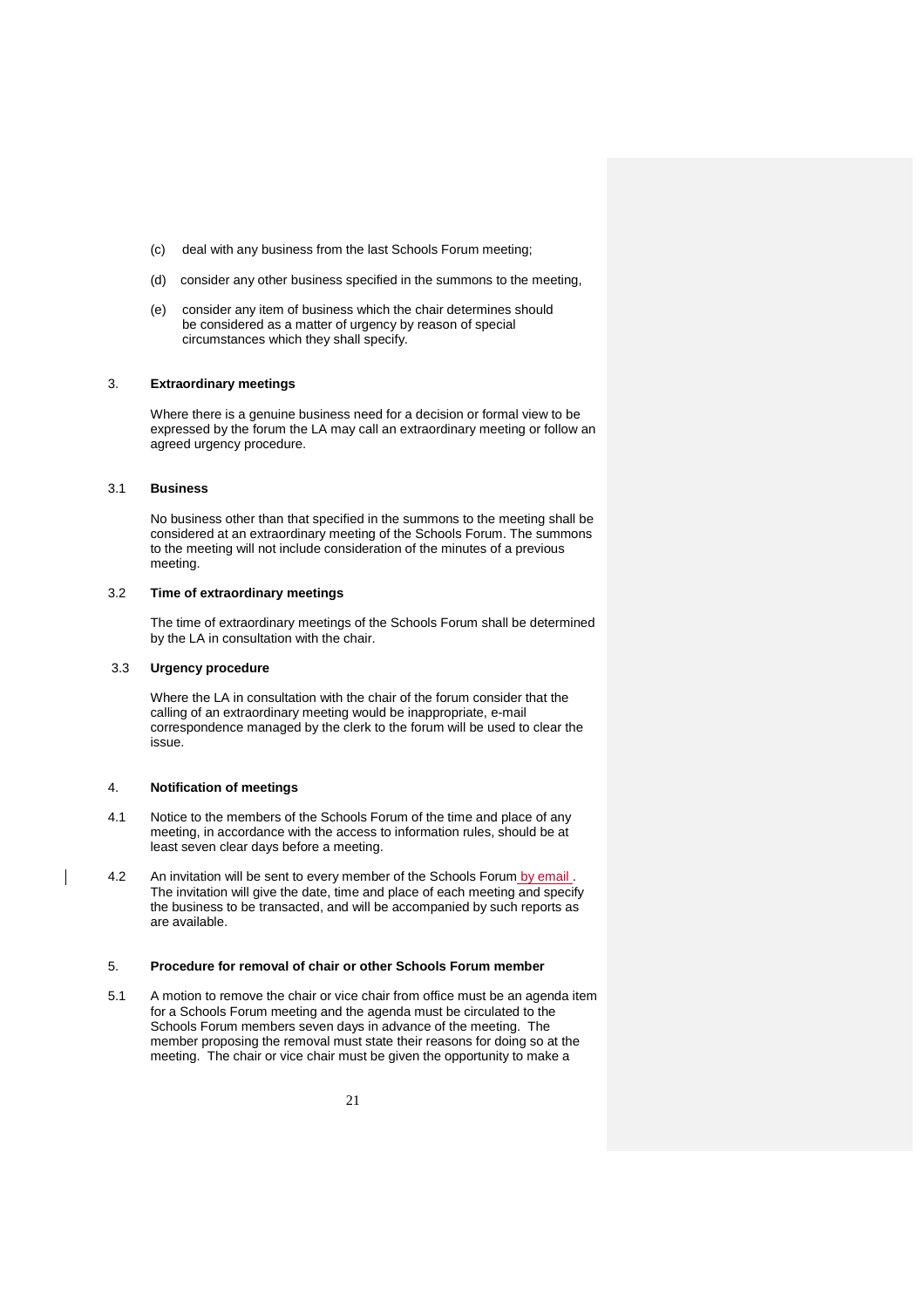statement in response before withdrawing from the meeting. The Schools Forum members will then vote on the proposal to remove the chair or vice chair from office.

- 5.2 A Schools Forum member can be removed from office on the following grounds:
	- (a) The Schools Forum member has acted in a way which is inconsistent with the ethos of the Schools Forum and has brought, or is likely to bring, the Schools Forum into disrepute; or
	- (b) The Schools Forum member is in breach of their duty of confidentiality to the Schools Forum.
	- (c) That Schools Forum member has not attended 3 consecutive meetings.
- 5.3 The Schools Forum can vote to remove a member on any of the above grounds, but it does not have to do so. A vote to remove a Schools Forum member should be seen as a last resort, and moves to resolve any difficulties or disputes in less radical and more constructive ways should first be sought.
- 5.4 Any motion to remove a Schools Forum member should follow the same procedure as for the removal of the chair or vice chair. (5.1)

#### 6. **Quorum**

#### 6.1 **Schools Forum meeting**

Legislation provides that the quorum of a meeting of the Schools Forum will be 40% of the current membership (excluding vacancies).

#### 6.2 **Working groups or sub-committees**

The quorum of meetings of working groups or sub-committees shall be a minimum of three members being present.

#### 6.3 **General**

During any meeting, if the clerk counts the number of members present and declares there is not a quorum present, the chair may choose to close the meeting. If the meeting continues this will be for discussion only; votes will not be taken.

#### 7. **Voting**

7.1 Voting for the election of chair or vice-chair will be by show of hands and by simple majority. Candidates may self nominate and will be required to withdraw from the meeting while the vote is taken.

**Formatted:** Numbered + Level: 1 + Numbering Style: a, b, c, … + Start at: 1 + Alignment: Left + Aligned at: 1.27 cm + Tab after: 2.54 cm + Indent at: 2.54 cm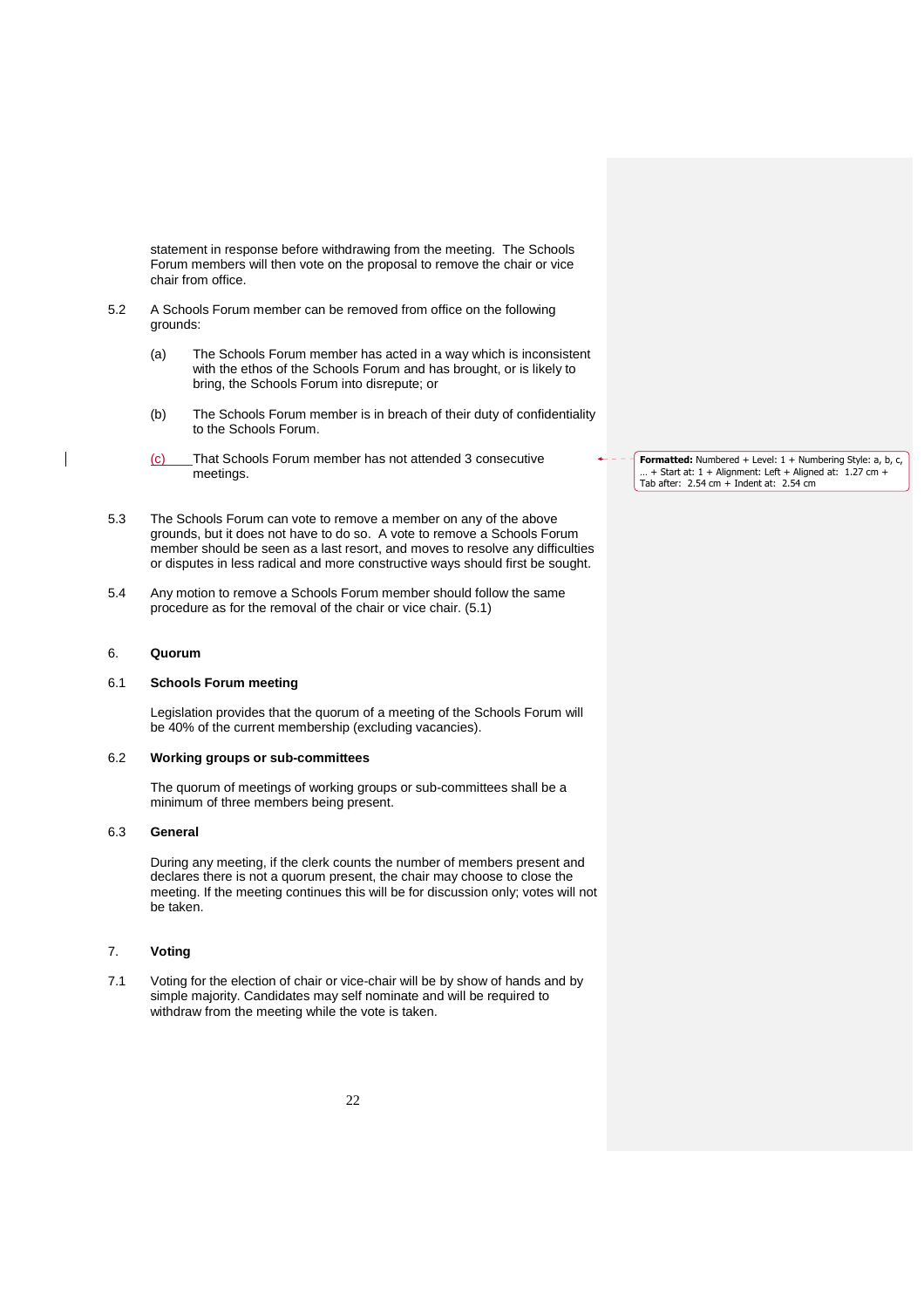- 7.2 Voting on proposals set out in the agenda for meetings will be by show of hands and by simple majority. The chair will not vote unless the result is tied, in that event the chair will have a casting vote.
- 7.3 In exceptional circumstances a Schools Forum member can formally propose that the Schools Forum consider retaking a vote in circumstances where additional or new information becomes available after the vote.

#### 8. **Duration of meetings**

8.1 It will be the normal practice that meetings will be no longer than two and a half hours. Any business not disposed of by the closure time shall stand adjourned to a time fixed by the chair at the time the meeting is adjourned, or, if a time is not fixed, to the next ordinary meeting of the Schools Forum.

#### 9. **Minutes**

#### 9.1 **Signing the minutes**

At the next suitable meeting the chair will move that the minutes of the previous meeting be signed as a correct record and will sign them as such.

#### 10. **Confidentiality**

10.1 Confidential issues which are discussed by the Schools Forum should not be disclosed to other parties.

#### 11. **Record of attendance**

11.1 All members present during the whole or part of a meeting must sign their names on the attendance sheets before the conclusion of every meeting to assist with the record of attendance.

#### 12. **Right of attendance**

- 12.1 Schools Forum members, the EFA observer and the clerk have a right to attend Schools Forum meetings. In addition, the Schools Forum can allow any other person to attend their meetings.
- 12.2 All meetings of the Schools Forum must be held in public.

#### 13. **Exclusion of members of the public**

13.1 Members of the public and other observers may be excluded from meetings or individual items which are deemed to be confidential at the discretion of the forum.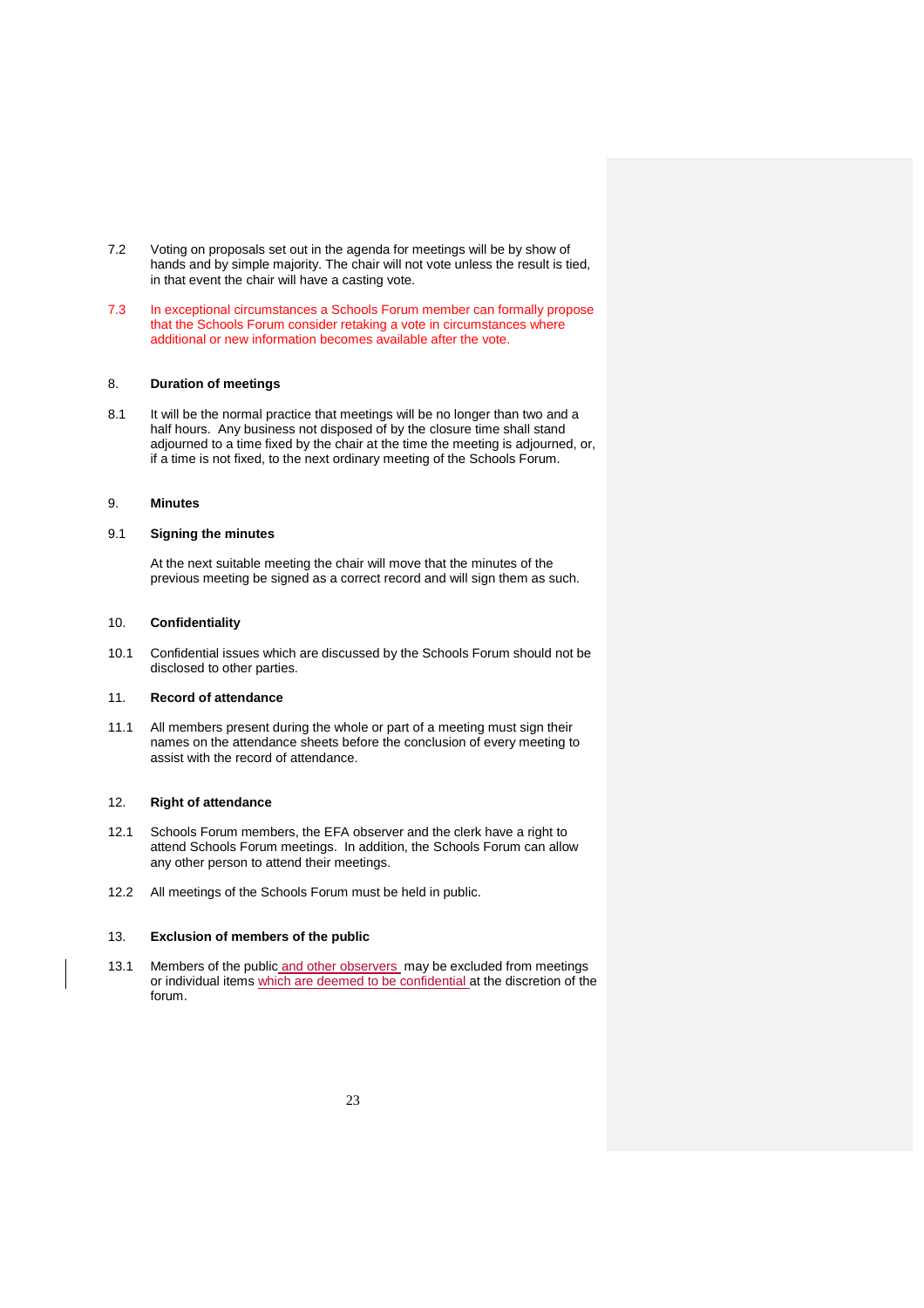### **Part 4**

### **Expenses**

Members of the Schools Forum are eligible to claim mileage, subsistence, loss of earnings and the cost of care for dependants, subject to the approved county council rates. These can be obtained from Members' Allowances section.

Claims should be submitted to the clerk within one calendar month of the meetings to the address below:

> Clerk, Nottinghamshire Schools Forum Children, Families and Cultural Services Finance Nottinghamshire County Council County Hall West Bridgford Nottingham NG2 7QP